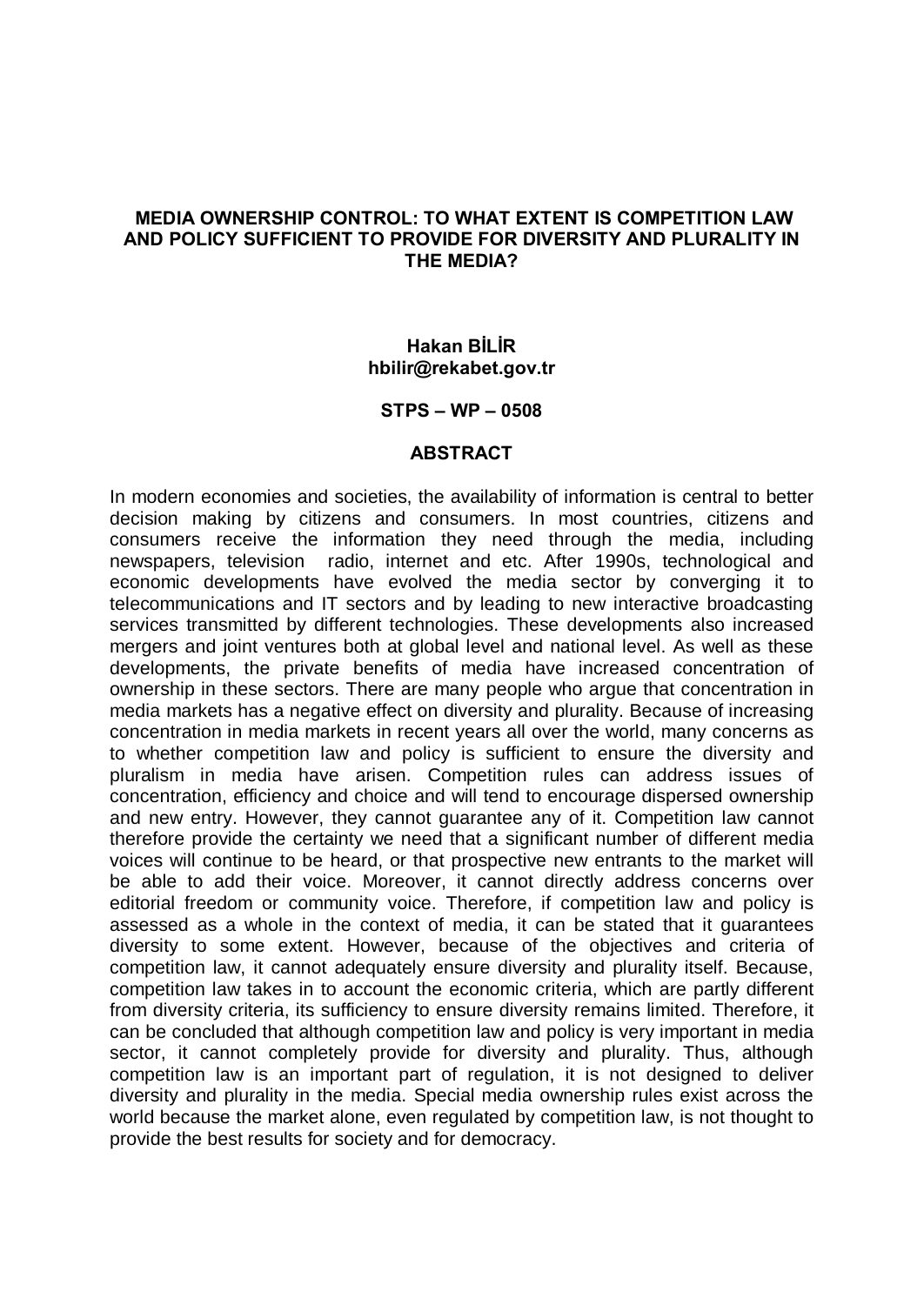### 1. INTRODUCTION

In modern economies and societies, the availability of information is central to better decision making by citizens and consumers. In political markets, citizens require information about candidates to make intelligent voting choices. In economic markets, including financial markets, consumers and investors require information to select products and securities. The availability of information is a crucial determinant of the efficiency of political and economic markets.

In most countries, citizens and consumers receive the information they need through the media, including newspapers, television, and radio. The media serve as the intermediaries that collect information and make it available to citizens and consumers.

The recent explosion of media and communications technology was expected to deliver consumers a brave new world of competition across all telecommunications and media markets. There is no doubt that today, consumers have the option of receiving news, information, entertainment from a far greater variety of media  $$ newspapers, radio, television, internet – than ever before.

Unfortunately, this growth in variety has not been accompanied by a comparable growth of independent, diversely owned competitive communications services and media voices (Kimmelmann, 2001). A crucial question, then, is how the media should be optimally organized. Should newspapers or television channels be state or privately owned? Should the media industry be organized as a monopoly or competitively? (Djankov, et al., 2001)

Therefore, the issue of ownership control and related effects should be explored. The tendency, has been towards increased concentration of ownership of the individual media in fewer and fewer hands, as well as the development of integrated ownership patterns across several media. What this means in practical terms is that a relatively small number of individuals decide what television programs will be broadcast, what issues will be investigated and reported.

Almost all modern democracies regulate the media sector in some detail. Regulation of media has been one of the sensitive fields for nation states because of its central importance for freedom of expression, democracy and national culture. The main aim of the media regulation is to ensure diversity that is considered as a guarantee for pluralism, working of democracy and national culture.

Diversity of the media, accurate and honest reporting of the news is considered to be vital for guaranteeing pluralism of opinion, adequate political representation and a citizen's participation in a democratic society.

A pluralistic media is seen to meet the demands of democracy by providing citizens with a broad range of information and opinions; to represent minorities giving them the opportunity to maintain their separate existence in a larger society; to reduce the event of social conflict by increasing understanding between conflicting groups or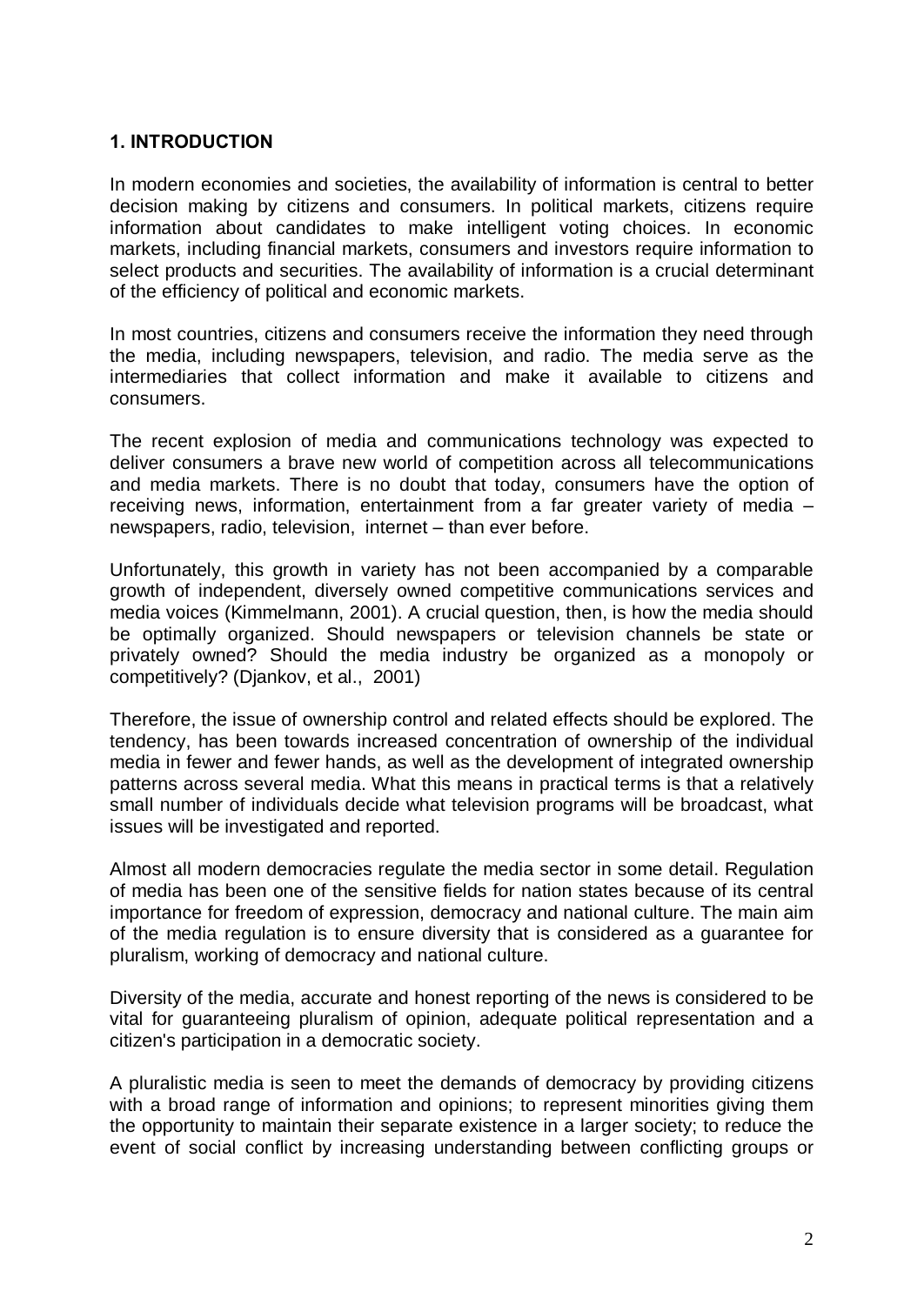interests; to contribute to overall cultural variety; to facilitate social and cultural change, particularly when it provides access to weak or marginal social groups.

In contrast, media concentration is widely considered to have a detrimental impact upon pluralism. In particular, concentration of the media market curtails the representation of a wide range of political and cultural societal groups (Harcourt ve Verhulst, 1998). The wide consensus on the view that media concentration is dangerous for democratic representation is reflected in many regional and national policy and legislative documents<sup>1</sup>. From a policy point of view, economic efficiency aspects of media concentration, such as price-cost margins on newspaper copies, are likely to be outweighed by concerns that increased media concentration may have adverse effects on the democratic process. This issue is reflected in special provisions in, or amendments to, competition laws, government subsidies and other policies designed to counter concentration tendencies or mitigate the effects of increasing concentration (Hackner and Nayberg, 2000).

Consequently, we can say that special media ownership rules exist across the world because the market alone, even regulated by competition law, is not thought to provide the best results for society and for democracy. Because of increasing concentration in media markets in recent years all over the world, many concerns as to whether competition law and policy is sufficient to ensure the diversity and pluralism in media have arisen.

In this context, this essay is intended to examine the extent of sufficiency of competition law and policy to provide for diversity and pluralism in media. But before discussing how competition law can be applied media sector, we can analyze that what is media and what are main features of it? Because they are very important to understand how and why we try to regulate it. So in second and third chapter of this essay, I try to describe the media and especially their economic features. In fourt chapter I mentioned shortly the terms of plurality and diversity. Then in chapter five and six, means of media concentration and regulations are explained. And finally, in the chapter seven, competition law applications in media sector and it's adequacy are discussed. Consequently, I can say that in this essay, i try to reach the reasons behind why we regulate the media sector concentration in addition to competition law.

<sup>1</sup> Especially the opinions and resolutions of the Council of Europe on media concentration are important and interesting within that context. The 1982 Declaration on the freedom of expression and information states the importance of an "existence of a wide range of independent and autonomous media, permitting the reflection of diversity of ideas and opinions". Freedom of expression is guaranteed in the Article 10 of the European Convention on Human Rights states: "Everyone has the right to freedom of expression. This right shall include freedom to hold opinions and to receive and impart information and ideas without interference by public authority and regardless of frontiers..." (Harcourt ve Verhulst, 1998)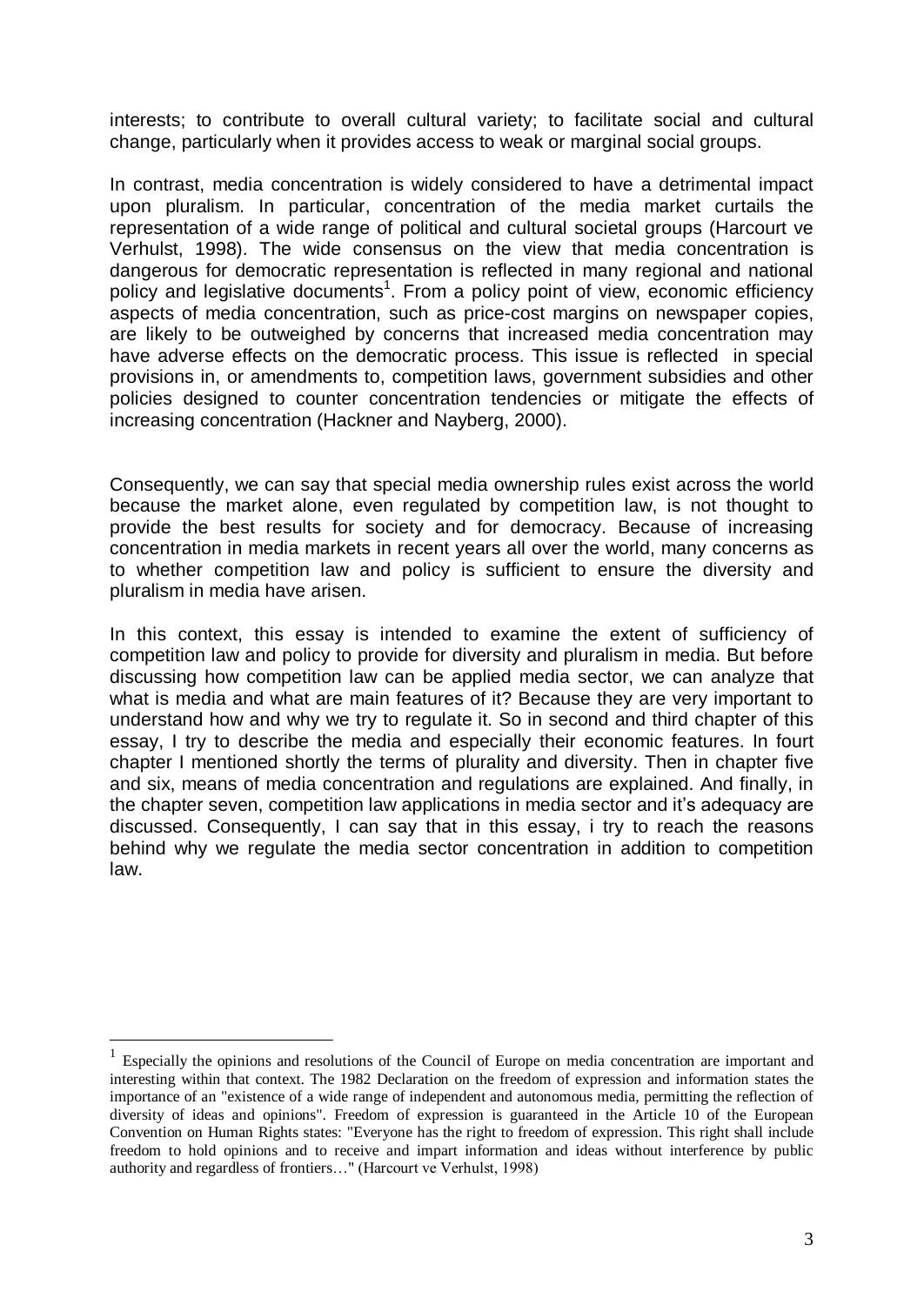# 2. WHAT IS MEDIA ?

Actually media are the print (newspaper, magazines, etc.) and electronic communication devices (radio and television). Usually we use this term instead of mass communications in a daily life. But, in this essay, I use the terms as a form of communication by which messages are created by organizations and distributed to audiences. Typically, the audience of media message is large and members receive the message with near simultaneity<sup>2</sup>.

## 2.1. CHARACTERISTICS OF MEDIA

Demsetz (1989) hypothesize that the "amenity potential", also known as "the private benefits of controlî, arising from owning media outlets is extremely high. In other words, the non-financial benefits, such as fame and influence, obtained by controlling a newspaper or a television station must be considerably higher than those from controlling a firm of comparable size in, say, the bottling industry. Also economic theory predicts that private control of media firms should be highly concentrated.

According to Tyner (1997), media have seven key concepts:

- 1. All media are constructions.: The media do not present simple reflections of external reality; they present productions, which have specific purposes. The success of these productions lies in their apparent naturalness. However, although they appear to be natural, they are in fact carefully crafted constructions that have been subjected to a broad range of determinants and decisions. Media are manufactured constructs. Careful planning and execution has gone onto the process of constructing the media into a seemingly natural reality.
- 2. Media construct reality. Although media are not real, they are influential in shaping our attitudes, behavior and ideas about the world. The media provides us with information about people, places, and things which we may not know about. This media information is sometimes used as the basis for our decision making.
- 3. Audiences negotiate meaning. Audiences use their minds to make sense of the information. As individuals or as groups, we anticipate the codes and conventions in media as we "read" sense into the message. Basic to an understanding of media is an awareness of how we interact with media texts. When we look at any media text, each of us finds meaning through a wide variety of factors: personal

<sup>2</sup> For more details see; <http://www.museum.tv/archives/etv/M/htmlM/masscommunic/masscommunic.htm>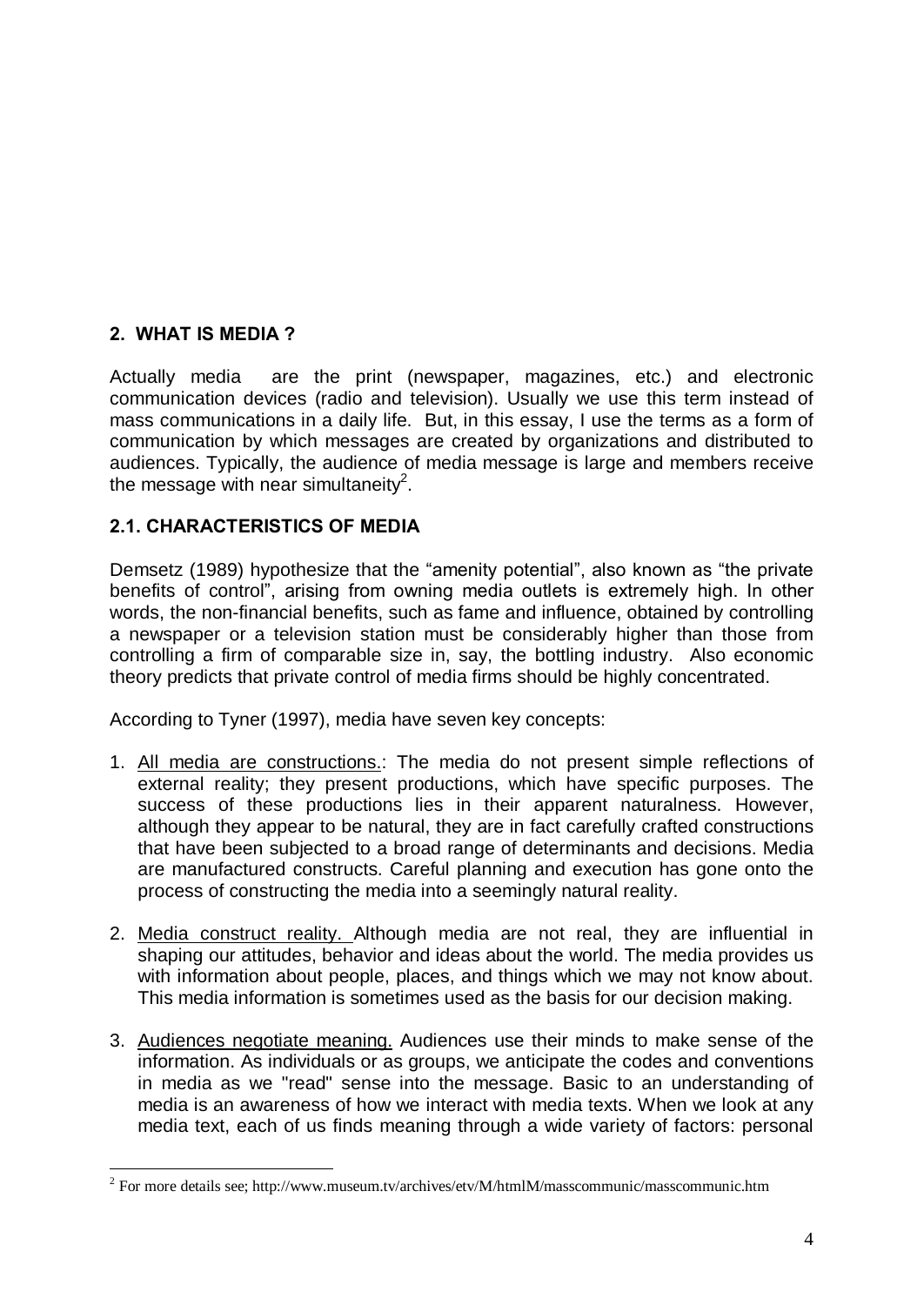needs and anxieties, the pleasures or trouble of the day, racial and sexual attitudes, family and cultural background. All of these have a bearing on how we process information.

- 4. Media have commercial implications. Billions of dollars are associated with media industries. Advertising drives media industries. The commodity that is bought and sold is the audience.
- 5. Media contain value messages. Media are not value free. All media has explicit or implicit values and ideology. All media products are advertising in some sense for themselves, but also for values or ways of life. They usually affirm the existing social system. The ideological messages contained in.
- 6. Media have social and political implications. Media not only sells products but also ideas, messages, political candidates and has the power to shape audiences into political constituencies. Media technologies have the power to alter our culture and the way we use our leisure times.
- 7. Media have unique aesthetic forms that are closely related to content. There is an artistry and creative vision in the media that we are exposed to. Each medium has unique codes and conventions that influence its content.

# 2.2. MEDIA TYPES

Different media serve different needs, have different content and differ widely in their impact and effect. People use different media in different ways, spend vastly different amounts of time in different media environments, consume services under different circumstances and pay for them in different ways. As a result, competition between the media is muted in the marketplace and, in some respects, the specialization of each is worth preserving because of the unique functions provided in the marketplace of ideas (Cooper, 2001a).

The sectors of the media market divided by the Tabernero and Carjaval (2001) are:

- General news daily press
- Economic newspapers
- Magazines
- Publishing houses
- Over-the-air radio
- Open television
- Pay television
- Cinema film distribution
- Music industry
- Advertising agencies
- Internet

At this point, we can shortly identify to four of all: TV, internet, radio and newspapers.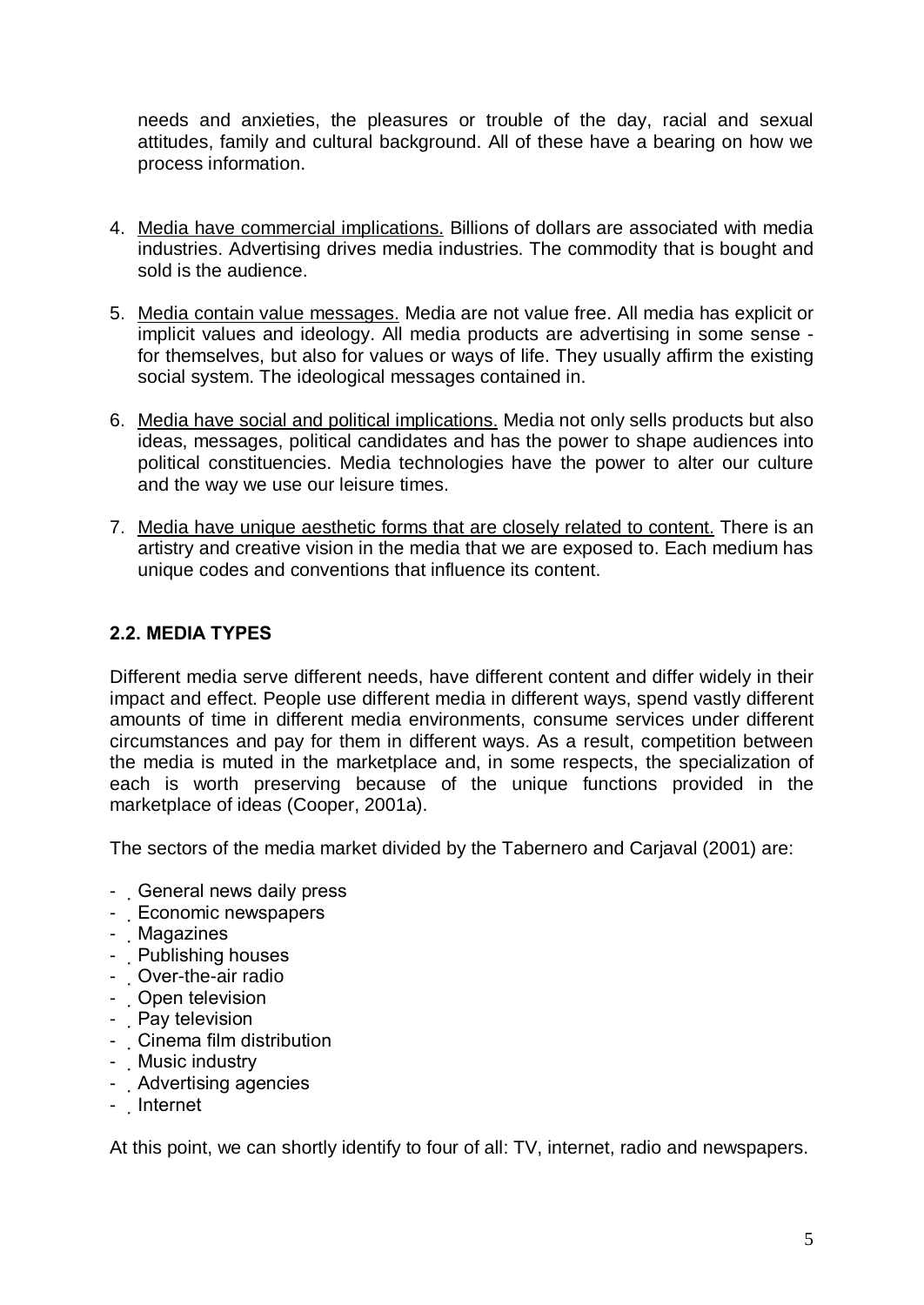# A. Television

Clearly, television is a unique communications medium unlike any other. Television incorporates a significant nonverbal component, which not only serve to suppress the importance of content but also requires little deliberative message processing. TV networks still dominate the most valuable viewing time  $-$  prime time  $-$  and capture the lion's share of national advertising markets Network TV is primarily a nationally oriented medium. National advertising revenue accounts for the majority of its revenue. Television has been the primary source of news for over a decade.

Cable TV has become distribution mechanism for national programming to its subscribers. In contrast to network TV, which is funded entirely by advertising, cable is funded primarily by subscription revenues although national advertising revenues have been growing.

### B. Internet

The internet appears to occupy a new media space and is starting to look a lot more like cable than broadcast in its revenue model.

For the vast majority, it is a shopping mall at the fingertips of subscribers, enhancing daily activities. Internet traffic is made up of a couple of hours on online time per week spread over a dozen sessions with a minute or so at any given page. The leading advertisers on the internet are a completely different group than one sees on television.

#### C. Radio and Newspapers

Newspapers provide a different type of information service with different impact. They also provide a different news function than video or radio, with much longer and in depth treatment of issues. In this they have adapted to a role that is distinct from television.

Radio, newspapers and magazines are substitutes from an advertiser's perspective. The stability of their market shares indicates that they are not likely to be greatly eroded by new media in the near term. There is some evidence that cable and newspapers are cross elastic, which reflects the fact that they are both local.

#### 2.3. MEDIA EVALUATION

Examining performance of media industries ought to be the ultimate step in media analysis. We need to select performance criteria that are as precise as possible: How well has a media industry functioned when compared to some ideal standard? If there is market failure, then is there a regulatory remedy to correct that failure?

Dennis McQuail's suggest six media performance norms that encompass most judgements and take them up in order of ease of use (Gomery, 2000).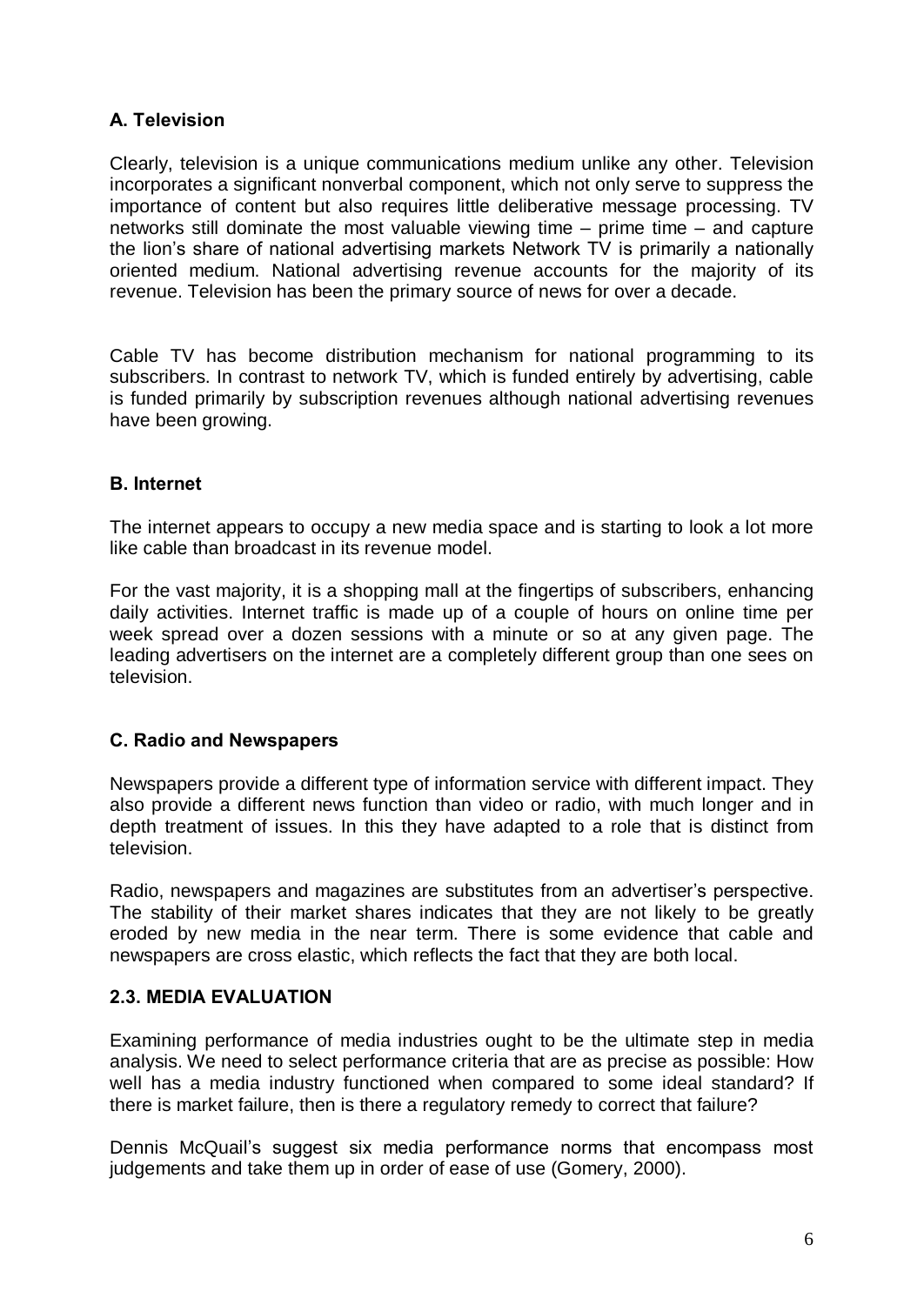- 1. EFFICIENCY: Media industries ought not waste resources; that is they should be as efficient as possible. This is the sole criterion of the free market approach. Monopolists waste resources in order to maintain their position of power. However, what about control by a few firms?
- 2. MULTIPLE VOICES: Media industries ought to facilitate free speech and political discussion. A democracy needs freedom of expression to make it work and the mass media ought to be open enough to promote debate of all points of view. The marketplace of ideas calls for criteria of accuracy and completeness. This surely much count in any definition of diversity.
- 3. PUBLIC ORDER: Media industries ought to facilitate public order. In times of war, violence, and crime, how should we regulate the media (if at all) to ensure differences? This is a growing area of concern as the media easily jump across national (and local) boundaries.
- 4. CULTURAL QUALITY: Media industries ought to protect and maintain cultural quality and offer some product diversity. Can advertising-generated-revenue companies develop quality programming, and not simply dish up more sensationalism? Here the issue of use of television in elections becomes paramount. This surely must count in any analysis of diversity and localism.
- 5. TECHNICAL CHANGE: Media industries ought to bring to the marketplace new technologies as quickly as possible. It has long been known that monopolies and collusive oligopolies resist the innovation of new technologies in order to protect their highly profitable status quo positions.
- 6. EQUITY: Media industries ought to equitable. Should members of groups in society be shut out of the mass media industries either as employees and managers, or as consumers? For consumers, access is becoming more and more restrictive as a larger share of the mass media go to direct payment.

### 3. MEDIA ECONOMICS

The media products have two functions, on the one hand for the recipients and on the other hand for the advertisers. According to these two functions, media products can be traded on two markets.Thus, recipient demand is based upon content, in fact on its informative and/or entertainment function. To the advertisers on the other hand, it is the function of the content as "facilitator" in accessing the interest of the recipients which is of central importance.

Media markets tend to share usually these common features :

- 1. They are often highly concentrated $3$ .
- 2. Media firms, such as newspapers, magazines and commercial television channels, operate simultaneously in two sub-markets: media firms that publish

<sup>&</sup>lt;sup>3</sup> This issue is covered in Section 5.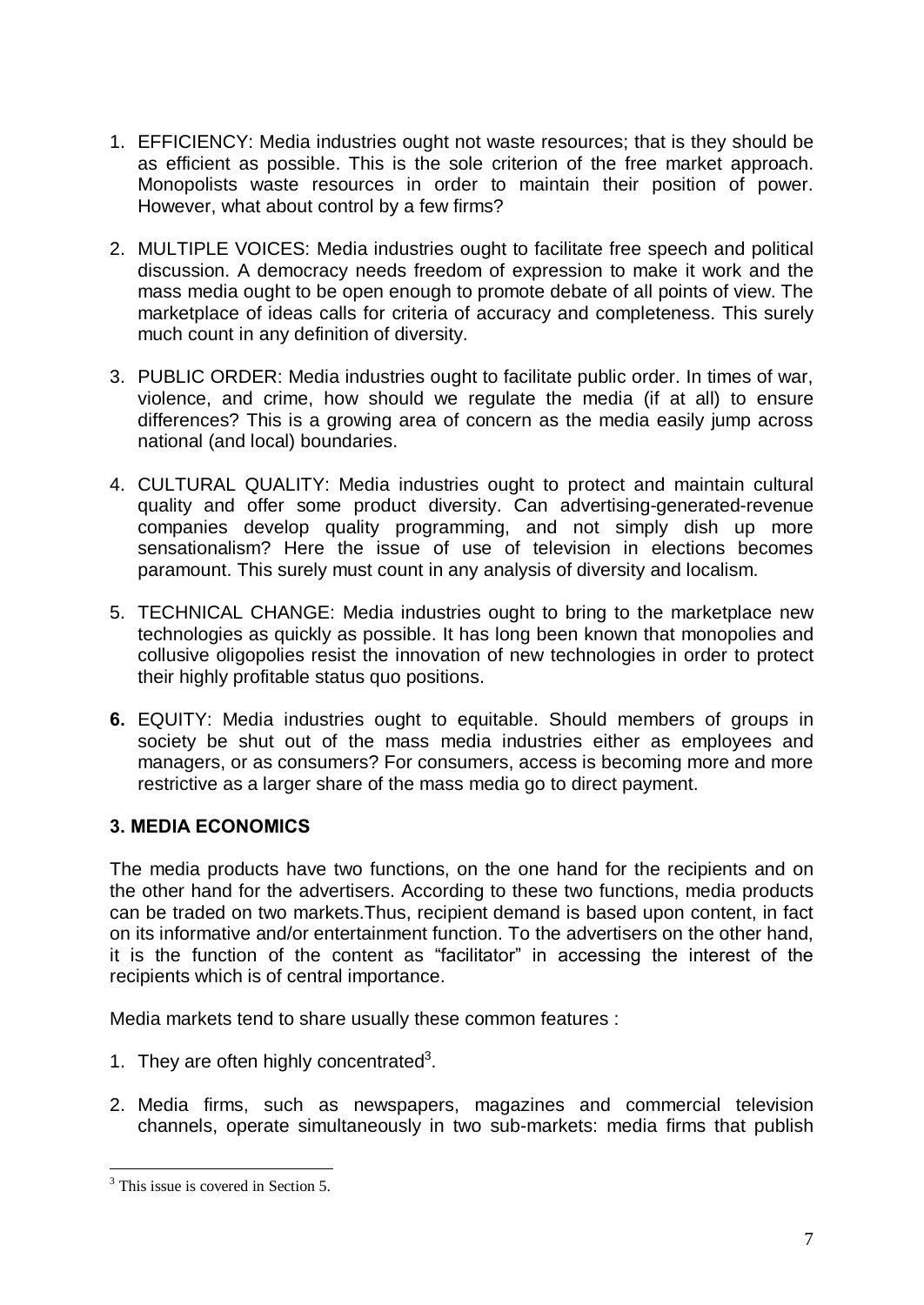newspapers or magazines have to consider two markets, the markets for the medium itself (primary market) and the market for advertising (secondary market). Hackner and Nayberg (2000) say that, the interrelationship of the sub-markets is a salient characteristic of mass media. Even though this interrelationship is not an exclusive characteristic of media markets 4 , they are surely an important example for this phenomenon. The deciding feature of interrelated markets is the interdependency of the respective demands<sup>5</sup> (Dewenter, 2003). Not only do they sell their products to readers, viewers or listeners, they also sell advertising space to firms. These markets are generally interrelated on the demand side. For example, the value of placing an ad in a local newspaper increases in the paperís circulation, and the subscribers' valuation of the newspaper may well increase in say the amount of classified ads. It is sometimes argued that demand linkages of this type give rise to positive spirals that partly explain the strong concentration tendencies in media markets. Of course, the media consumer's valuation of advertising may depend on the type of advertising as well as the type of media. Needless to say, the fact that the production of media content often involves high fixed costs further increases the benefits conferred by size (Hackner and Nayberg, 2000). Therefore, interrelated markets can be described as a peculiar phenomenon, which is not comparable with typical product market relations (Dewenter, 2003).

- 3. Because of interrelation of sub markets, at least two or three different prices have to be considered by the publisher or broadcaster. For example, internet provider has to optimise access fees on the one hand and advertising rates for banners on the other hand. Also television and radio stations have to consider primary and secondary markets, the broadcasting and advertising market. The cinema operator is faced with the demand for three different products, therefore she has to optimise the respective prices.Apart from ticket prices and advertising rates, also a vector of concession rates has to be set.
- 4. Especially the (print) media exhibits large economies of scale. Moreover, the existence of these scale economies is frequently asserted as a main reason for the persistent concentration in media markets and therefore for market power.
- 5. Furthermore, intra-industry concentration and also cross-ownership of media products is a characteristic worth mentioning. There are several firms which operate in different media branches such as print media, radio broadcasting and television<sup>6</sup>.

<sup>&</sup>lt;sup>4</sup> Interrelated markets, also exist in other sectors (even though they are frequently associated with media markets). Sports events, for example, combine several markets, where the demand for advertising, concession, broadcasting and, last but not least, the event itself are characterised by interdependency. And also other events like music concerts or theatre performances and, additionally, institutions like amusement parks are all different types of interrelated markets if advertising plays any role for these events. Further features of media markets

Markets are said to be interrelated if the demand for advertising and the demand for the media are interdependent (e.g.,readers are interested in advertising and the advertising customers are interested in number of readers). In related markets there is only a one-way relationship (e.g.,readers are not interested in advertising,

 $6$  Some few examples of the largest worldwide acting cross-ownership firms are AOL Time Warner , Bertelsmann, Viacom, Rupert Murdoch 's News Corporation.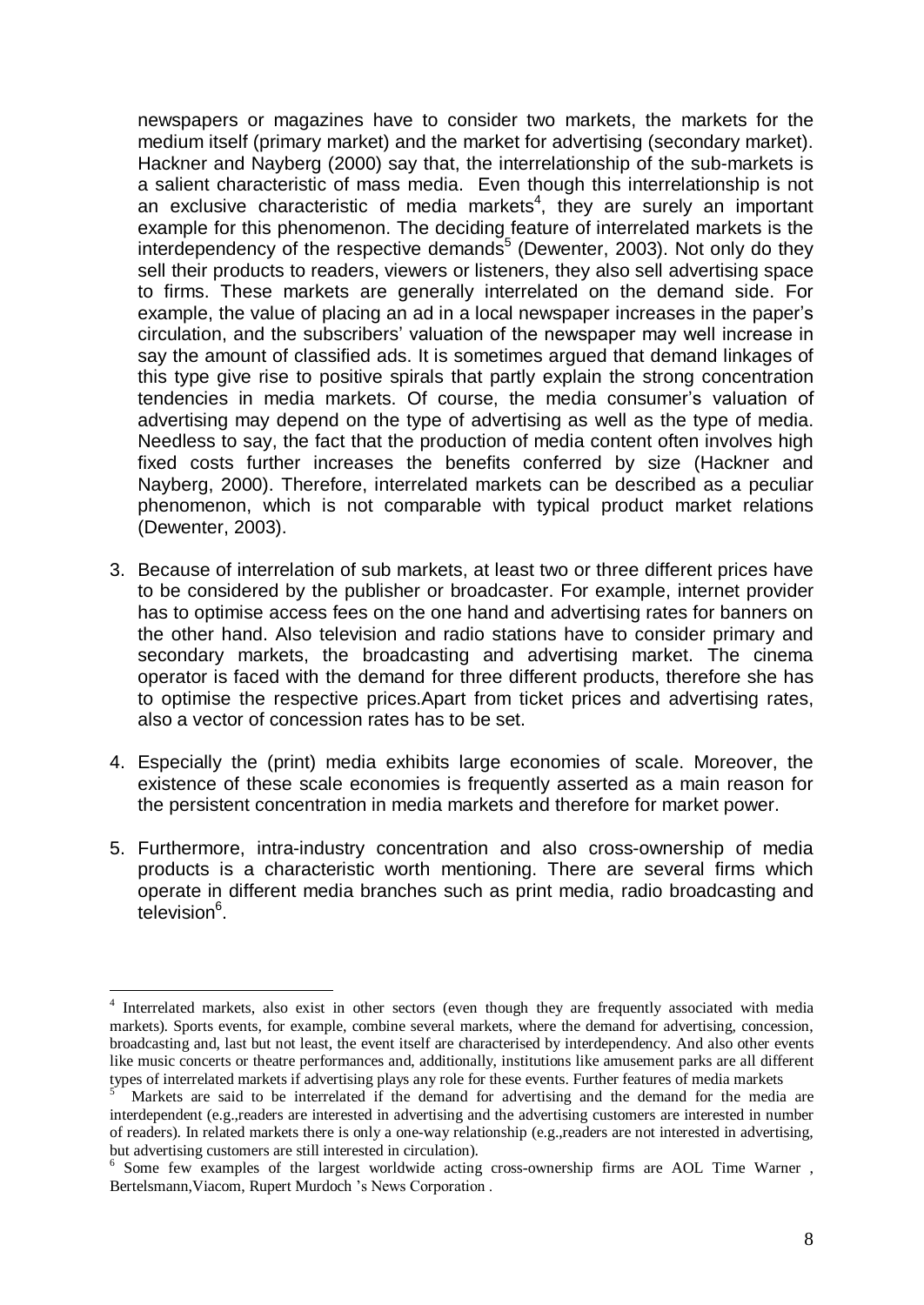- 6. A further characteristic of media products is an effect that can be described in terms of habit formation or addictive behaviour. Newspaper habit and particularly internet addiction are phenomena subject to psychological and psychiatric research.
- 7. Mass media can be described as network goods. In this connection, the internet should be beyond dispute, because of its physical network properties, but also newspapers, magazines or television programmes can be considered as some kind of network products, namely in the sense of social networks.
- 8. Media products are also frequently characterized by price discrimination. Newsstand prices (i.e.of newspapers or magazines) and subscription rates are typically differentiated. The same is true for internet portals or for pay TV programmes.
- 9. Finally, regulation is also an important feature of mass media. Because of the existence of economic factors like scale economies, barriers to entry and relatively high fixed costs, but also for political reasons the media sector is usually (still) heavily regulated .

### 4. DIVERSITY and PLURALISM

In many sources, we can see that diversity and pluralism, which are stated amongst the aims of media regulation, are used interchangeably (for example Gibbons, 1999). On the other hand, pluralism and diversity can be used in different meanings. For example, in the Consultation Paper of the UK Government on Media Ownership Rules (2001), there is a clear distinction between diversity and pluralism.

Diversity and pluralism have been two of the central objectives of communications policymaking. According to Napoli (2000), diversity as a policy objective grows directly out of the marketplace of ideas metaphor's advocacy of the "widest possible" dissemination of information from diverse and antagonistic sources" in an effort to promote goals such as informed decision making, cultural pluralism, citizen welfare, and a well-functioning democracy.

Regardless of whether one takes a purely democratic theory approach or purely economic theory approach to the marketplace of ideas, the concept still emphasizes maximizing both the number of participants in the marketplace and the range of ideas, viewpoints, and cultural perspectives available to citizens/consumers.

| <b>Source Diversity</b>                                  | <b>Content Diversity</b>                                      | <b>Exposure Diversity</b>    |
|----------------------------------------------------------|---------------------------------------------------------------|------------------------------|
| 1. Ownership<br>a. Programming<br>b. Outlet<br>Workforce | 1. Format/Program Type<br>2. Demographic<br>3. Idea/Viewpoint | 1. Horizontal<br>2. Vertical |

#### Table 1: Diversity Components, Subcomponents, and Assumed Relationships.

Source: FCC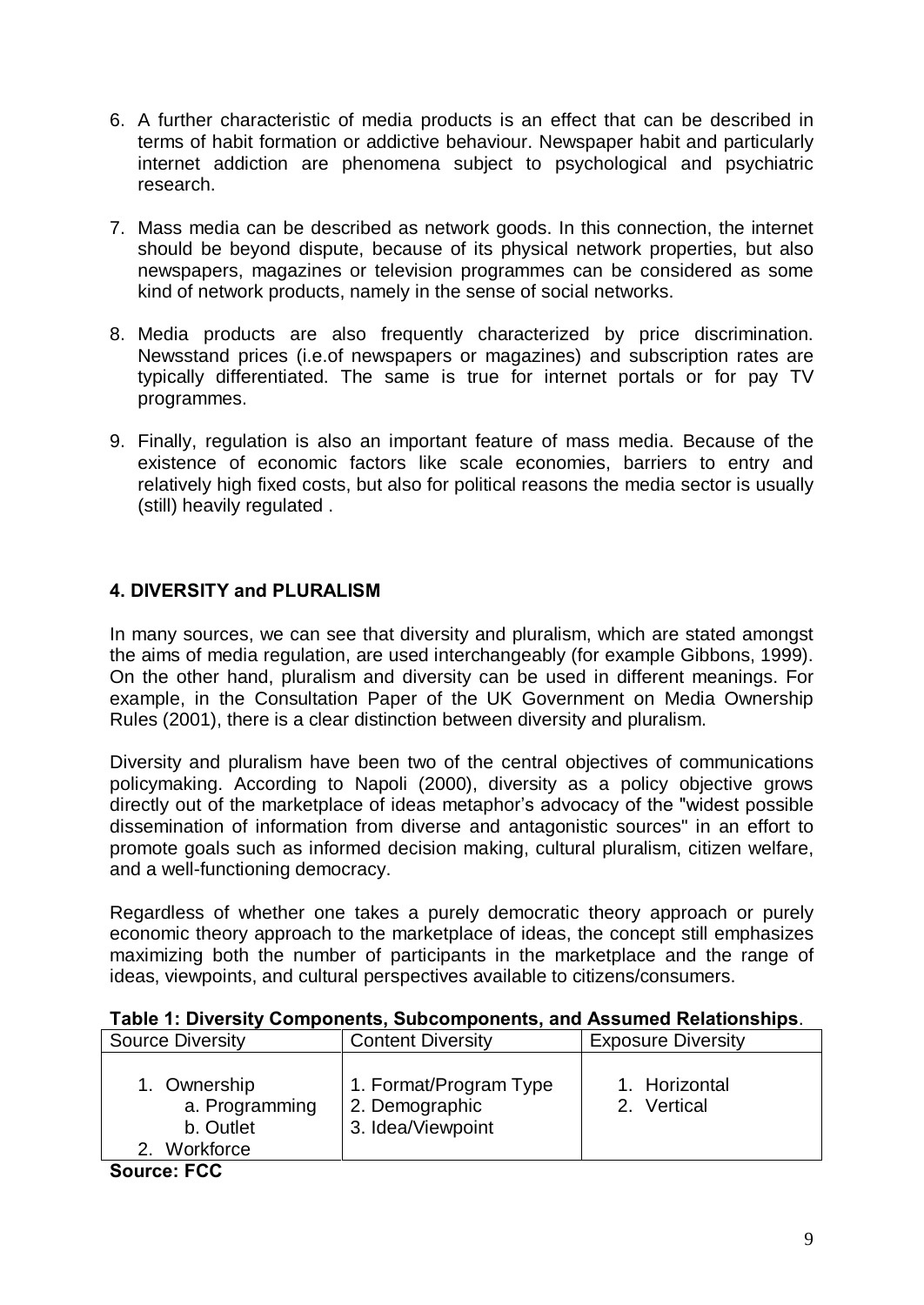This model builds upon and extends the source-outlet-viewpoint diversity framework traditionally employed by the FCC. The concept of source diversity here is defined in terms of both content and outlet ownership ("source" and "outlet" diversity under the Commission's definitions). In addition, the concept of source diversity also encompasses workforce diversity, which is defined in terms of the ethnic and gender composition of a media outlet's workforce.

Content diversity is defined not only in terms of diversity of viewpoints, but also in terms of diversity of program types and demographic diversity, which refers to the ethnic and gender composition of those represented in media content.

As the figure indicates, the traditional presumption that has guided policymaking is that source diversity promotes content diversity.

Exposure diversity refers to the diversity of content or sources consumed by audience members, which, of course, may be very different from the diversity of content or sources available. Assessing exposure diversity can focus on either horizontal exposure diversity or vertical exposure diversity. Horizontal exposure diversity refers to the distribution of audiences across all available content options, while vertical exposure diversity refers to the diversity of content consumption within individual audience members. (Napoli, 2000).

According to the UK Governmnet Consultation Paper (2001), diversity and plurality are delivered by different means.Diversity refers to the variety of different programmes, publications and services that are available, whereas plurality is about the choice people can make between different providers of those services. Both are key to the quality of service and the range of news and opinion we as citizens receive from the media.

Since diversity is about the availability of a wide range of content, it has traditionally been maintained through content regulation, rather than ownership controls. Some media companies, however, argue that deregulation of the market is the best way to ensure true diversity (Jowell and Hewitt, 2002).

With plurality it is not content but the source of that content that matters, the company controlling it, the 'voice' behind it. We want a plurality of voices, giving the citizen access to a variety of views that, in a competitive market, maintain their own balance. We need regulation that is specifically directed to ensure such plurality. That is why government have imposed rules on media ownership.

In its 2001 consultation paper, UK Government set out at least four reasons for plurality importance:

- 1. Plurality ensures that no individual or corporation has excessive power in an industry which is central to the democratic process.
- 2. A plurality of owners should secure a plurality of sources of news and editorial opinion, which is vital given the position that newspapers and current affairs occupy at the heart of public debate. A healthy democracy depends on a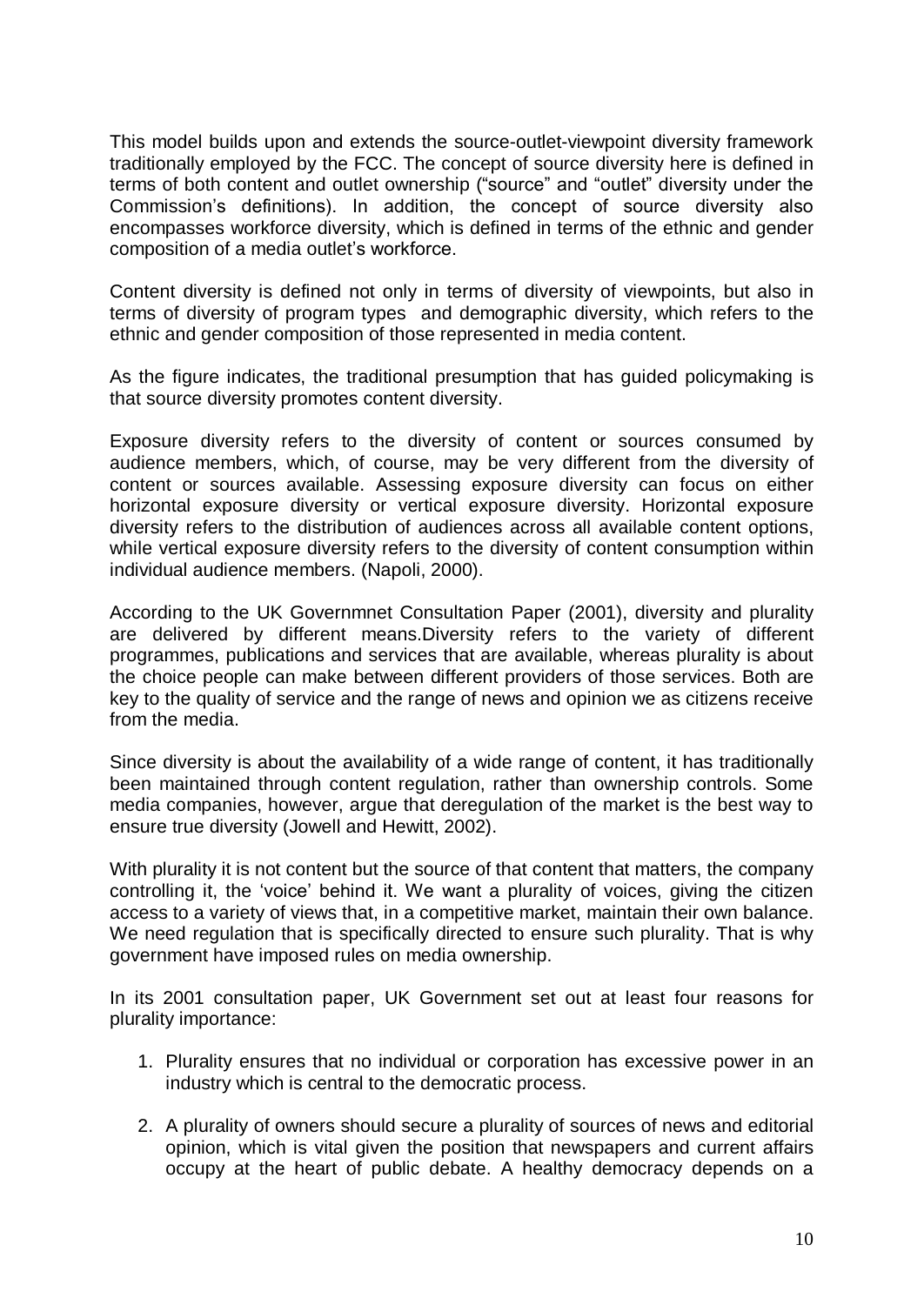culture of dissent and argument, which would inevitably be diminished if there were only a limited number of providers of news.

- 3. At the limit, even though a single source might produce impartial, high-quality content, they would be able to dictate exactly what constituted 'news' itself, and their inclusion or omission of stories could slant the whole news agenda in a particular direction.
- 4. Plurality maintains our cultural vitality. Different media companies produce different styles of programming and publishing, which each have a different look and feel to them. A plurality of approaches adds to the breadth and richness of our cultural experience.

### 5. MEDIA CONCENTRATION

Media concentration can occur in a number of different ways and for different reasons. Media companies can integrate both vertically and horizontally and through product diversification and internationalisation (this occurs through mergers, acquisitions, take-overs, and cross-national market planning). Presently, "traditional media" (terrestrial television, publishing, radio) is being joined by forms of media resulting from new technologies coming from the telecommunications field (cable, satellite, telephony, internet, and consumer electronics companies).

A process of market convergence is underway as broadcasting, print media and communications media combine services through mergers, acquisitions and alliances. Newspapers, radio stations and cable TV stations have experienced substantial consolidation in the last fifteen years and have become highly concentrated. Network TV remains a concentrated market. The Internet has become more concentrated more quickly than anyone dreamed when measured either in terms of subscribership or usage.

Why media concentration is so important? Harcourt and Verhulst (1998) give five reasons:

- 1. Firstly, mergers often mean cost cutting, staff lay-offs, the closing down of media outlets and less investment in content through which editorial independence is jeopardized. Cost cutting usually leads to a standardization in media content, rather than diversification. This leads also to a reduction in the variation and amount of information sources.
- 2. A second concern about media concentration is the fact that large market players can close the market to new entrants, independent producers or drive out weaker competitors. A market monopoly or oligopoly could be the result. This situation is true for other markets but considered to be counter competitive for the media market as well as having social costs. Competition law can be used to prevent market concentration.
- 3. Media concentration may thirdly allow media owners an unwieldy heightened influence on public opinion (politically, economically and etc.) The media gives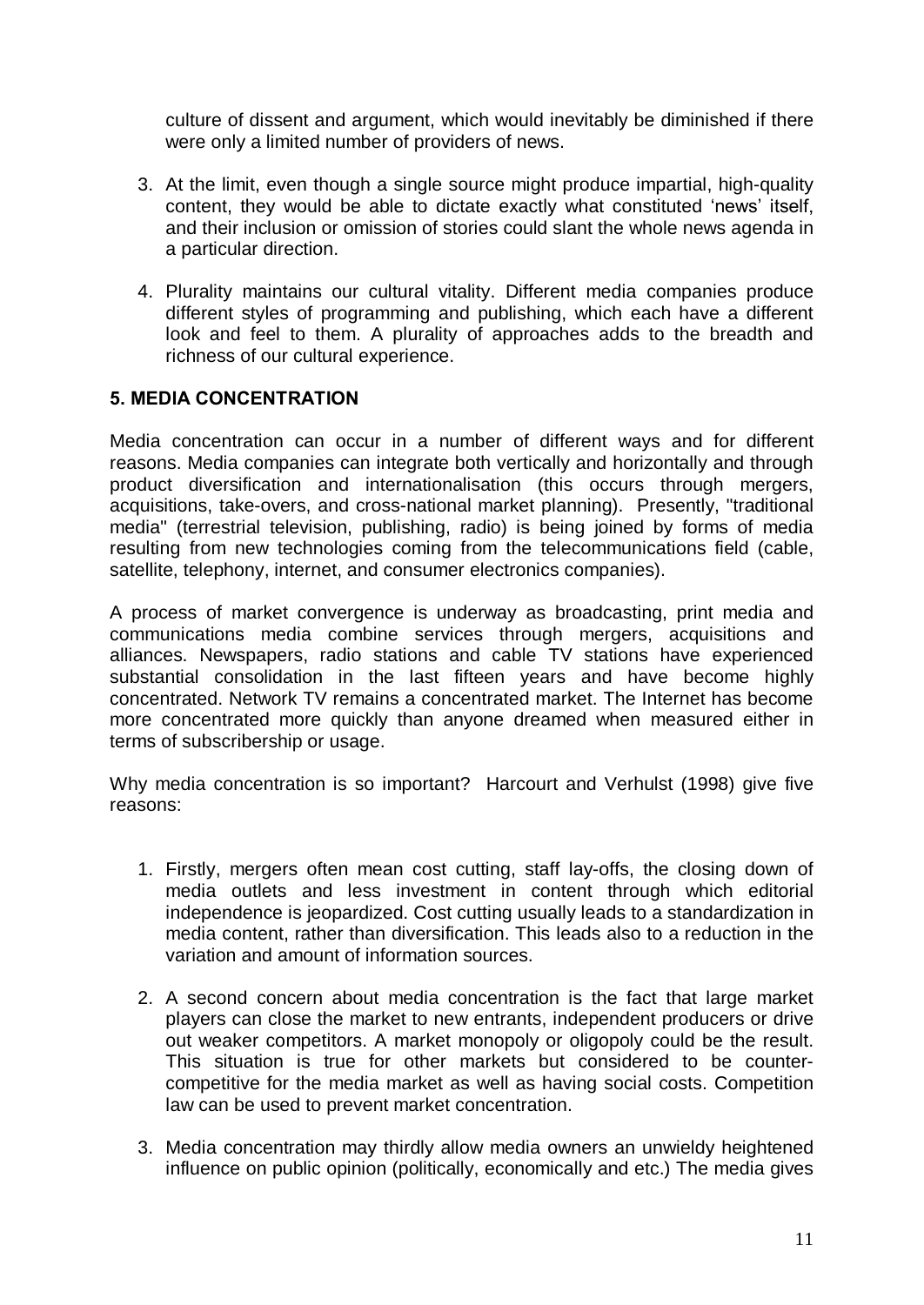an owner potential power to influence public opinion in his favour and prevent counter views from reaching the general public. In principle, this could conform to the principles of freedom of speech. However, as concentration could lead to only this voice being heard, it could have negative consequences for external and internal pluralism.

- 4. Fourthly, the increased use of encryption technologies in the delivery of media content threatens to financially burden the public with high costs for popular viewing. A high cost for access could be established by gateway monopolies. The result could be the development of what has been termed as the "information rich" and the "information poor".
- 5. Fifthly, the new media broadcast channels (particularly cable and satellite television) seek to identify market niches to boost profitability. This often results in specialized channels which tend to be thematic and narrow-cast. Minority audiences could be overlooked by such thematic channels (it could be the case that minority interests could also be served by these channels).

### 5.1. MEASURING MARKET CONCENTRATION

To understand how market concentration is measured, we can use the U.S. Department of Justice (DOJ) Horizontal Merger Guidelines<sup>7</sup>. The DOJ defines market levels of concentration to determine the extent of review of mergers. DOJ is unlikely to challenge mergers between companies in markets that are in unconcentrated. To make this assessment, it calculates the index of concentration known as the Hirshman-Herfindahl index (HHI)<sup>8</sup>. A measure of concentration of the production in an industry that's calculated as the sum of the squares of market shares for each firm. This is an alternative method of summarizing the degree to which an industry is oligopolistic and the relative concentration of market power held by the largest firms in the industry. Another way to quantify market concentration is to calculate the market share of the largest 4 firms (4 firm concentration ratio or CR4).

The DOJ considers a market with an HHI of 1000 or less to be unconcentrated. Such a market would have the equivalent of ten equal sized competitors. In such a market, the 4-firm concentration ratio would be 40 percent. Any market with a concentration above this level was deemed to be a source of concern and increases in concentration through mergers would receive scrutiny.

The DOJ considers a market with an HHI of 1800 as the point where a market is considered highly concentrated. In terms of equal sized competitors, this level falls between five and six. A market with six equal sized competitors would have an HHI of 1667. In such a market, the four firm concentration ratio would be 67. A market with

 $7$  Section 4 of these Guidelines, relating to Efficiencies, was issued in revised form by the Department of Justice and the Federal Trade Commission on April 8, 1997; and the footnotes in Section 5 of the Guidelines have been renumbered accordingly. The remaining portions of the Guidelines were unchanged in 1997, and they were issued on April 2, 1992.

 $8$  The Herfindahl index gives a better indication of the relative market control of the largest firms than can be found with the four-firm and eight-firm concentration ratios.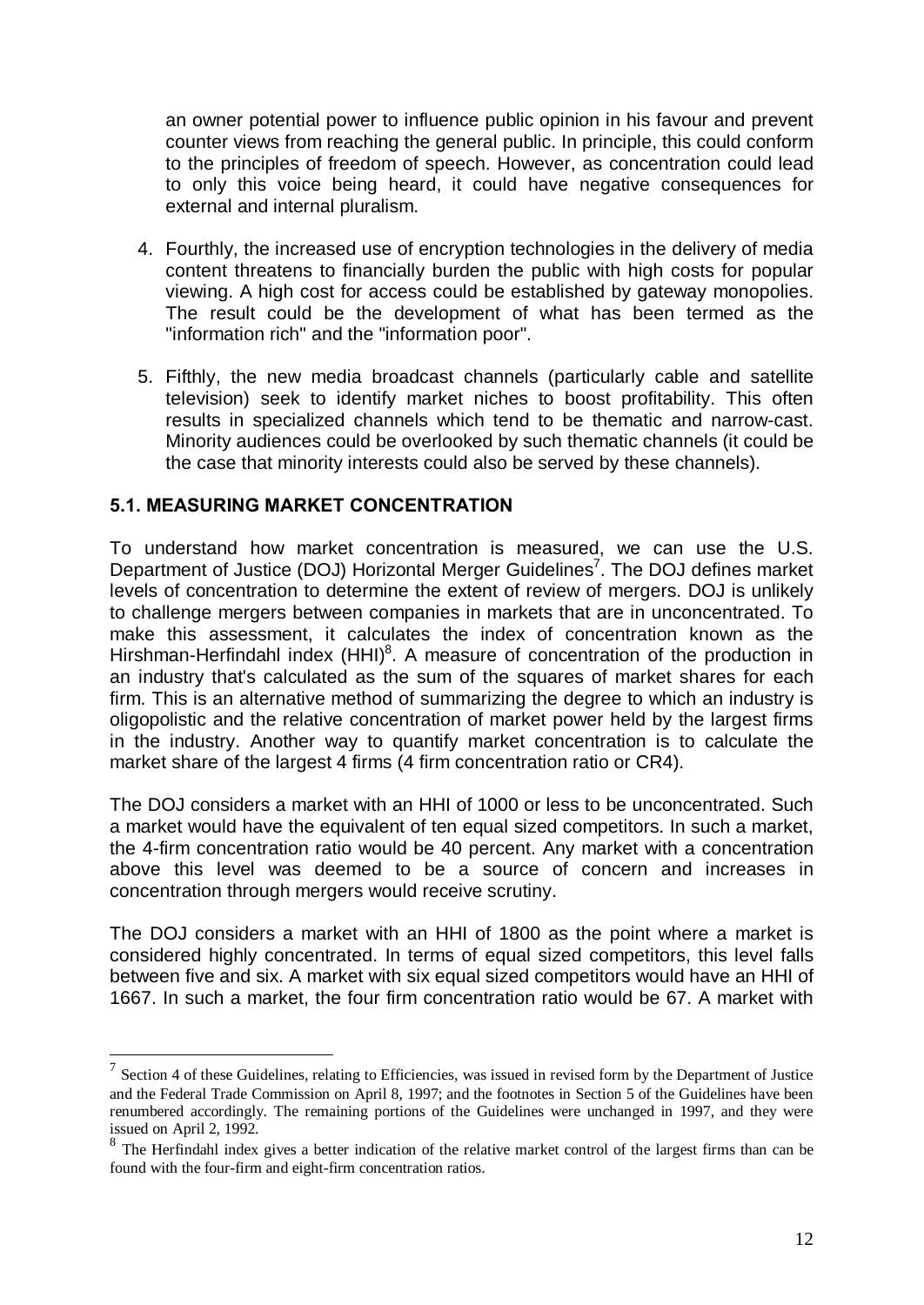five equal sized competitors would have an HHI of 2000. The four firm concentration ratio would be 80 percent.

## Table 2: Describing market concentration for purposes of public policy

| DEPARTMENT OF EQUIVALENTS IN<br><b>FIRM</b> |                                     | <b>HHI</b>          |                           | 4- |
|---------------------------------------------|-------------------------------------|---------------------|---------------------------|----|
| JUSTICE<br><b>MERGER</b><br><b>SHARE</b>    |                                     | <b>TERMS</b>        | <b>EQUAL</b><br><b>OF</b> |    |
| <b>GUIDELINES</b>                           | <b>SIZED FIRMS</b>                  |                     |                           |    |
| $CR4\pm80$                                  | 5 EQUAL SIZED FIRMS                 |                     | $HHI = 2000$              |    |
| <b>HIGHLY CONCENTRATED</b>                  |                                     | $HH = 1800$ OR MORE |                           |    |
| CR4=67                                      | 6 EQUAL SIZED FIRMS                 |                     | HHI= 1667                 |    |
| $CR4 = 40$                                  | UNCONCENTRATED 10 EQUAL SIZED FIRMS |                     | $HHI = 1000$              |    |

### Sources: U.S. Department of Justice, Horizontal Merger Guidelines, revised April 8, 1997.

Coopers (2001) stated that Shepherd describes these thresholds in terms of four-firm concentration ratios as follows:

- 1. Tight Oligopoly: The leading four firms combined have 60-100 percent of the market; collusion among them is relatively easy.
- 2. Loose Oligopoly: The leading four firms, combined, have 40 percent or less of the market; collusion among them to fix prices is virtually impossible.

Sellers with market power<sup>9</sup> also may lessen competition on dimensions other than price, such as product quality, service or innovation. Because of the critical importance of the media not only an economic marketplace, but as the cornerstone of the marketplace of ideas, we believe these industries should be held to close scrutiny. The critical level for scrutiny is the unconcentrated threshold (roughly the equivalent of 10 or more equal sized firms).

<sup>&</sup>lt;sup>9</sup> Market power to a seller is the ability profitably to maintain prices above competitive levels for a significant period of time. In some circumstances, a sole seller (a "monopolist") of a product with no good substitutes can maintain a selling price that is above the level that would prevail if the market were competitive. Similarly, in some circumstances, where only a few firms account for most of the sales of a product, those firms can exercise market power, perhaps even approximating the performance of a monopolist, by either explicitly or implicitly coordinating their actions. In any case, the result of the exercise of market power is a transfer of wealth from buyers to sellers or a misallocation of resources.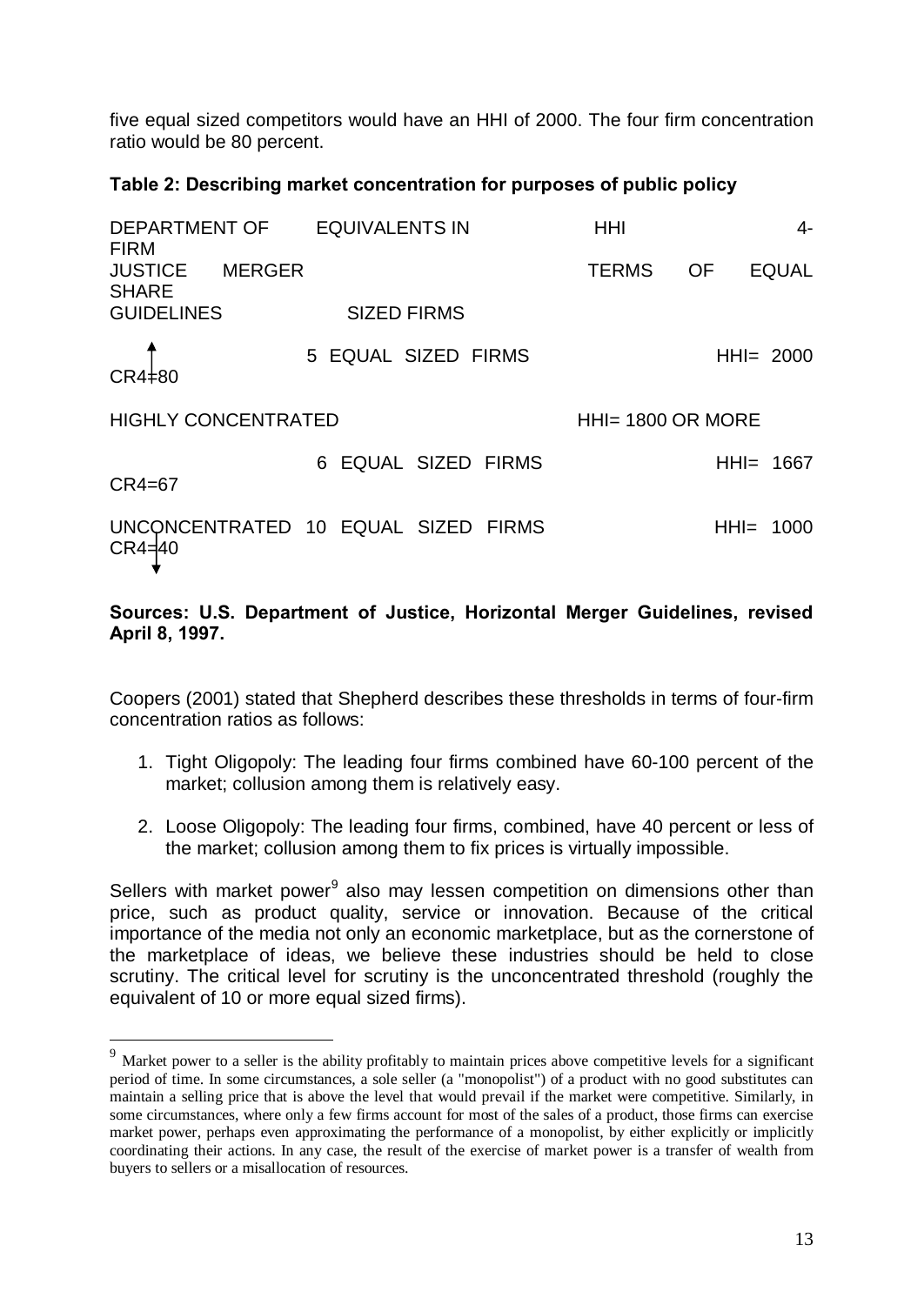In this point, we can look at media market concentration level in USA.

#### Table 3: Concentration on some media market

| MARKET AND PERIOD OF MOST RECENT DATA<br><b>CONCENTRATION</b> | LEVEL OF    |  |
|---------------------------------------------------------------|-------------|--|
|                                                               |             |  |
| Internet (2000)                                               |             |  |
| <b>Subscribers</b>                                            | 2500        |  |
| <b>Viewing Time</b>                                           | 1200        |  |
| Television (mid-1990s)                                        |             |  |
| Local Viewing - Advertising                                   |             |  |
| Largest Fifth                                                 | 1600 - 700  |  |
| 2nd Fifth                                                     | 2000 - 1600 |  |
| 3rd Fifth                                                     | 2100 - 2300 |  |
| 4th Fifth                                                     | 2700 - 2300 |  |
| <b>Smallest Fifth</b>                                         | 2500        |  |
| 3100                                                          |             |  |
| National                                                      |             |  |
| Viewing                                                       | 1100        |  |
| Advertising                                                   | 1700        |  |
| Cable Subscribers (1999)                                      |             |  |
| FCC - MPVD                                                    |             |  |
| w/o Attribution of AT&T Ownership                             | 1000        |  |
| w/ Attribution                                                | 1400        |  |
| Cable only                                                    |             |  |
| w/o Attribution of AT&T Ownership                             | 1900        |  |
| w/ Attribution                                                | 2500        |  |
| Radio Local Share (1997)                                      | 1600 - 2100 |  |
| <b>Newspapers Circulation (1999)</b>                          | 6000        |  |
| <b>Source: Cooper 2001</b>                                    |             |  |

Coopers (2001) analyze this table as follow: Market structure analysis must be grounded on the actual market shares, not merely the number of participants and the rapidly increasing concentration of the Internet underscored that point. The increasing concentration of the internet is stunning (table 3). AOL's dominance of subscribership in the U.S. is widely noted (30 million subscribers, putting its market share above 50 percent). Its market share makes it a leading firm in a highly concentrated market. Even more striking is the growth in the concentration of usage.

Because the number of potential online channels is infinite, some assume that market dominance is an impossibility on the Internet. This is faulty reasoning. Gauging consolidation online simply requires a different measuring stick than it does off-line. Analysis of Media Metrix data over the past three years shows an incontrovertible trend toward online media consolidatio. Between March 1999 and March 2001, the total number of companies controlling 50 percent of user minutes online decreased by nearly two-thirds, from 11 to four.58

Because AOL has such a dominant position (over 30 percent of user time) the HHI is about 1200, well above the moderately concentrated threshold. The four firm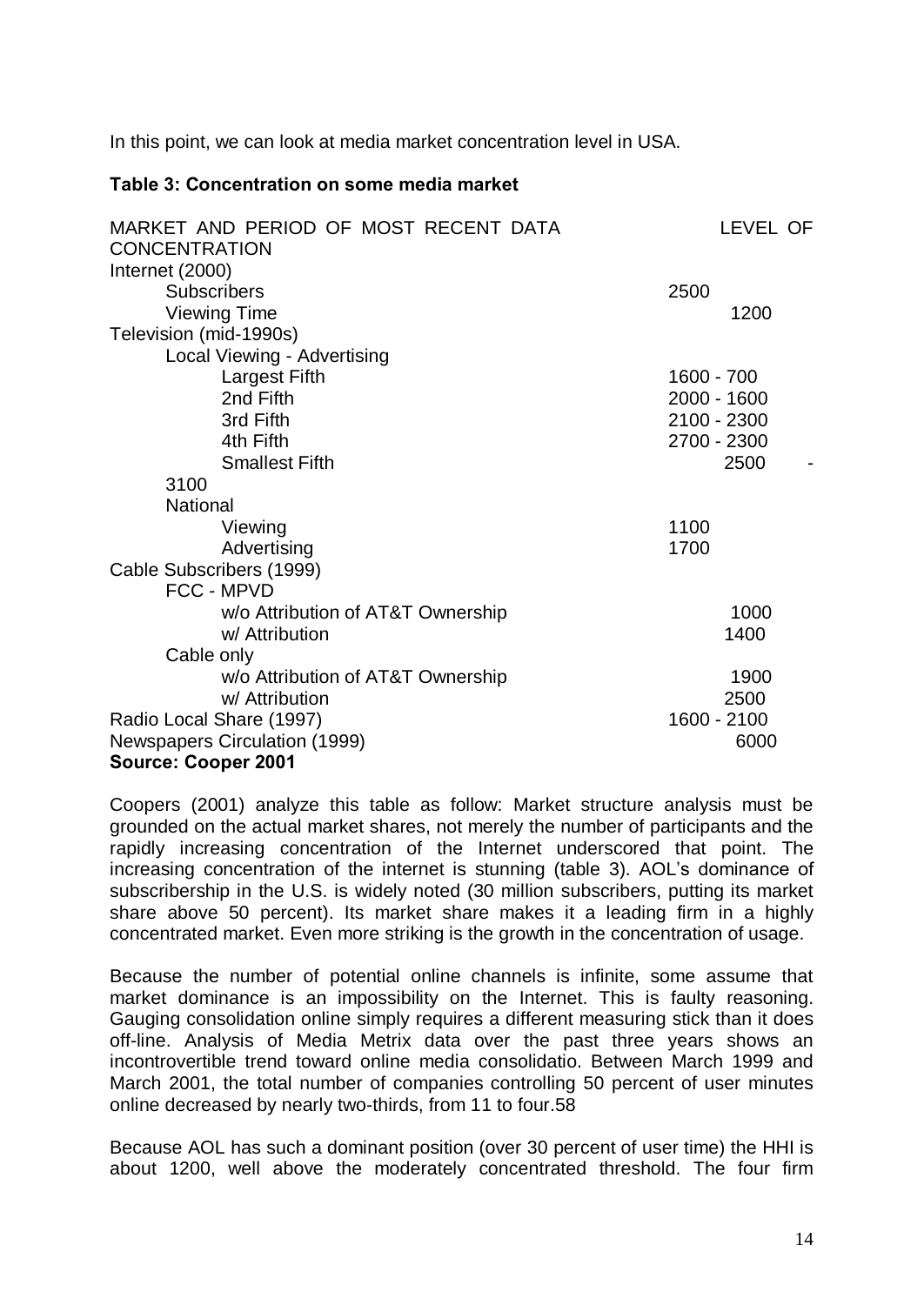concentration ratio also falls in the range where concerns about concentration and the abuse of market power begin.

Most local distribution markets for network TV are highly concentrated measured either in terms of viewers or advertising dollars. HHIs are well above 1800 and four firm concentration ratios are well above sixty percent in all but the very largest markets. The national market for viewers (HHI=1000) and advertising (HHI=1600) is moderately concentrated.

Although the FCC claims that the cable TV market falls just below the level of being moderately concentrated (HHI =  $954$ ), it arrives at this conclusion by ignoring AT&T's substantial ownership interests in Cablevision and AOL Time Warner and by including satellite in the same product space, even though it could not find significant cross-price elasticity between cable and satellite. Defining the market correctly as cable only and taking AT&T's ownership interests into account places the cable TV market into the highly concentrated category. The recent wave of mergers has moved local radio markets into the highly concentrated range, with HHIs averaging above 2000. Newspapers have long been highly concentrated, with HHIs above 6000.

## 5.2. SOME OWNERSHIP DATA

In this section, we can look at results of the studies of Djankov, McLeish, Nenova and Shleifer (2001) which is related to ownership structure of media in all over the world. Because of the aim of the our essay, we do not give place to such as construction of database, variable construction.

|                              | <b>Stat</b> | Familie | Employees | <b>Widely Held</b> | Other |
|------------------------------|-------------|---------|-----------|--------------------|-------|
|                              | e           | S       |           |                    |       |
| Press Ownership, by Count    | -29         | 57      | 4         |                    | 6     |
| (%)                          |             |         |           |                    |       |
| Press Ownership, by Share 29 |             | 59      | 4         | 3                  | 5     |
| (%)                          |             |         |           |                    |       |
| TV Ownership, by Count (%)   | 34          | 60      |           | 5                  |       |
| TV Ownership, by Share (%)   | 29          | 64      |           | 5                  |       |

### Table 4: Some Ownership data of 97 Countries

#### Source: Djankov, McLeish, Nenova and Shleifer (2001)

Their first significant finding is that families and the state own the media throughout the world. In the sample of 97 countries, only 4% of media enterprises are widely held. Less than 2% have other ownership structures, and a mere 2% are employee owned. On average, family controlled newspapers account for 57% of the total, and family controlled television stations for 34% of the total.

State ownership is also vast. On average, the state controls approximately 29% of newspapers and 60% of television stations. The state owns a huge share  $-72%$  - of the top radio stations. Based on these findings, for the remaining analysis we classify ownership into 3 categories: state, private (which is the sum of family, widely held and employee categories), and other.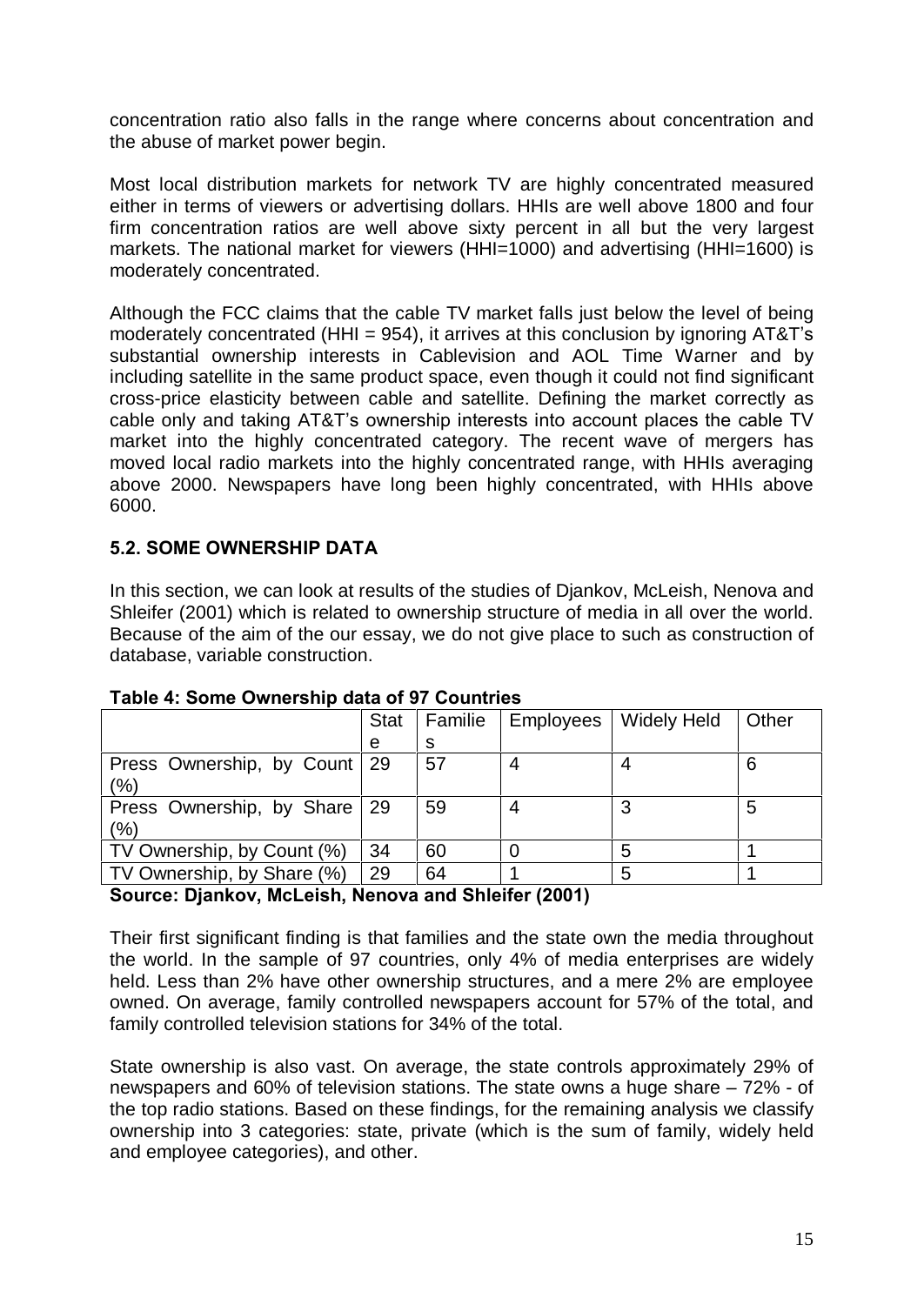This result is consistent with the Demsetz (1989) insight that the large amenity potential of ownership media outlets creates competitive pressures toward ownership concentration. In a sense, both the governments and the controlling private shareholders get the same benefit from controlling media outlets: the ability to influence public opinion and the political process.

They say that the state has a monopoly in a media market if the share of state controlled firms exceeds 75%. A total of 21 countries have government monopolies of daily newspapers, and 43 countries have state monopolies of television stations with local news. Television has significantly higher levels of state ownership than newspapers.

Alternatively, from the political perspective, privately owned newspapers are easier to censor than privately owned TV. Because television can be broadcast live, control of content is more likely to require ownership. In this case, governments that want to censor news would own television.

The simple statistics presented so far raise many questions. The evidence suggests that there are large private benefits of media ownership. Throughout the world, media are controlled by parties likely to value these private benefits: the families and the state.

### 6. MEDIA (OWNERSHIP) REGULATION

As has mentioned in section 4, diversity and plurality will be used to refer both different content and services and different media owners. However, it is difficult to measure diversity and plurality, especially the diversity of content. According to the Council of Europe (CeO 2002:4), critical threshold is one-third of the market in terms of revenues, audiences or network capacity. This means that, for the diversity aim, there must be at least four owner in the market. In the same way, in the proposal of DG XV in 1996 for a 'Media Pluralism Directive', 30 percent upper limit for single medium and 10 percent upper limit in the overall media was adopted (Doyle,1997). However, these thresholds of media ownership are only related to the structure of market and they do not guarantee diversity of content (CoE 1999).

Because of that, media ownership rules are not sufficient to ensure the diversity, so, ìmeasures over and above those that solely focus on restrictions to ownership may be needed" (CoE 1999). These measures can be imposing content obligations, ensuring access to "bottleneck" proponents and applying competition law.

Two broad areas of regulation are involved in controlling media ownership: more specific rules set out in sectoral law (especially at broadcasting) and competition law (Research, 2002).

Sectoral law imposes additional controls on the scale of a company's media interests. These controls operate at a number of levels. Some persons are wholly prohibited from holding any broadcasting licences, or are prohibited from holding certain types of licence. Further, within individual media sectors there are limits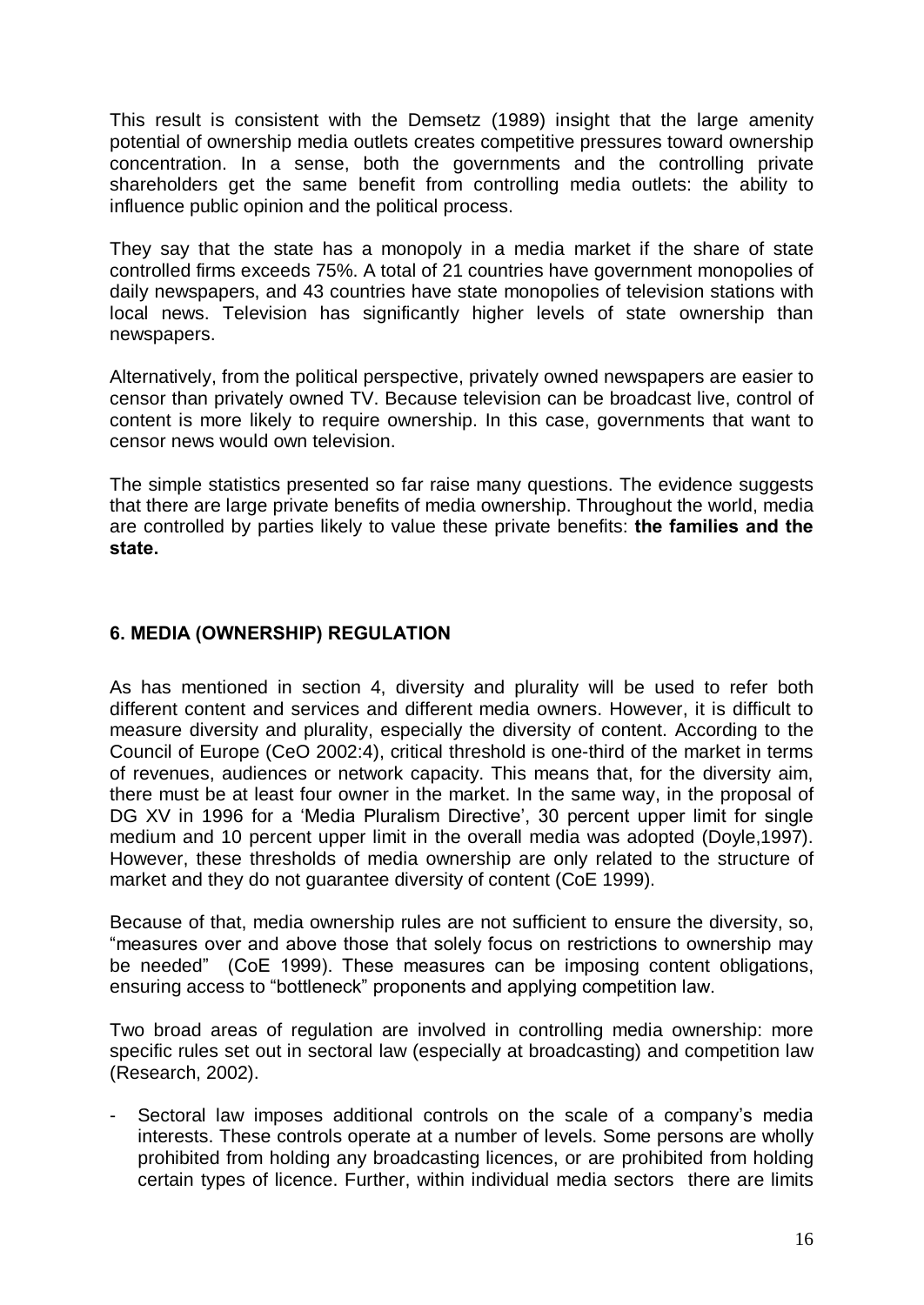on the scale of interests that a person may have within that sector. Finally, there are controls which apply across different types of media (such as running a national newspaper and holding a broadcasting licence) which are designed to prevent a person accumulating too great a share of the media voice. These rules are detailed and complex.

- Competition law applies to all sectors of the economy, and addresses the creation of concentrations of business operations (through merger controls<sup>10</sup>), the abuse of monopoly power and anti-competitive cartels.

The terrestrial television and daily newspaper markets, which commonly enjoy a wide audience reach, are targeted as particularly salient for ensuring pluralistic (and democratic) representation. It is therefore necessary for the government to continue regulating – either through structural constraints like ownership caps, or behavioral requirements like "equal time," "reasonable access," or network/affiliate rules  $-$  to pursue the public interest goals of meeting local community needs and promoting diversity of views in media markets, even where competition exists<sup>11</sup> (Kimmelman, 2001).

According to Cooper (2001a), in media sector, public policy is most critically important now for two reason.

- First, the new interactive, multi-media hold the potential to increase the power of the TV medium and expand its role in commerce and political expression.
- Second, it is critical to ensure public values are reflected in the underlying infrastructure of the media marketplace at the early stages, as the networks are being designed and deployed. Economic and contractual relations create barriers to access and give owners control, and, perhaps more importantly, architectural decisions in the design of networks place speakers and non-owners at a disadvantage.

There are many dimensions and rational about regulation of media in literature<sup>12</sup>. Countries have developed a template identifying the key policy instruments used in regulating media sector (Harcourt ve Verhulst, 1998):

<sup>&</sup>lt;sup>10</sup> In UK, within the merger control regime, special procedures currently exist for mergers of larger-circulation newspapers. These create a presumption of detailed scrutiny for newspaper mergers which must be notified to the competition authorities before they are completed. In contrast, other mergers are only scrutinised if they are

thought to raise specific competition concerns.<br> $11$  Consumers Union in USA believes the FCC should leave the current national television broadcast ownership cap in place, while it initiates a much more detailed and extensive analysis of market structure than it has in the past. However, when the two largest sources of news and information – television and newspaper come under the same ownership roof, there is special cause for concern about business pressures that could undermine the free marketplace of ideas.

Moreover, Consumers Union also believes that, particularly where there is only one local newspaper, the public interest is best served by prohibiting that newspaper from owning a local television broadcast outlet. Dangers ranging from favorable newspaper reviews of a broadcaster's programming, to positive editorials/opinion articles about business interests of a broadcaster or politicians who favor such business interests would be difficult to prevent if cross-ownership is broadly permitted:

<sup>&</sup>lt;sup>12</sup> See for details Golderberg *at al* (1998).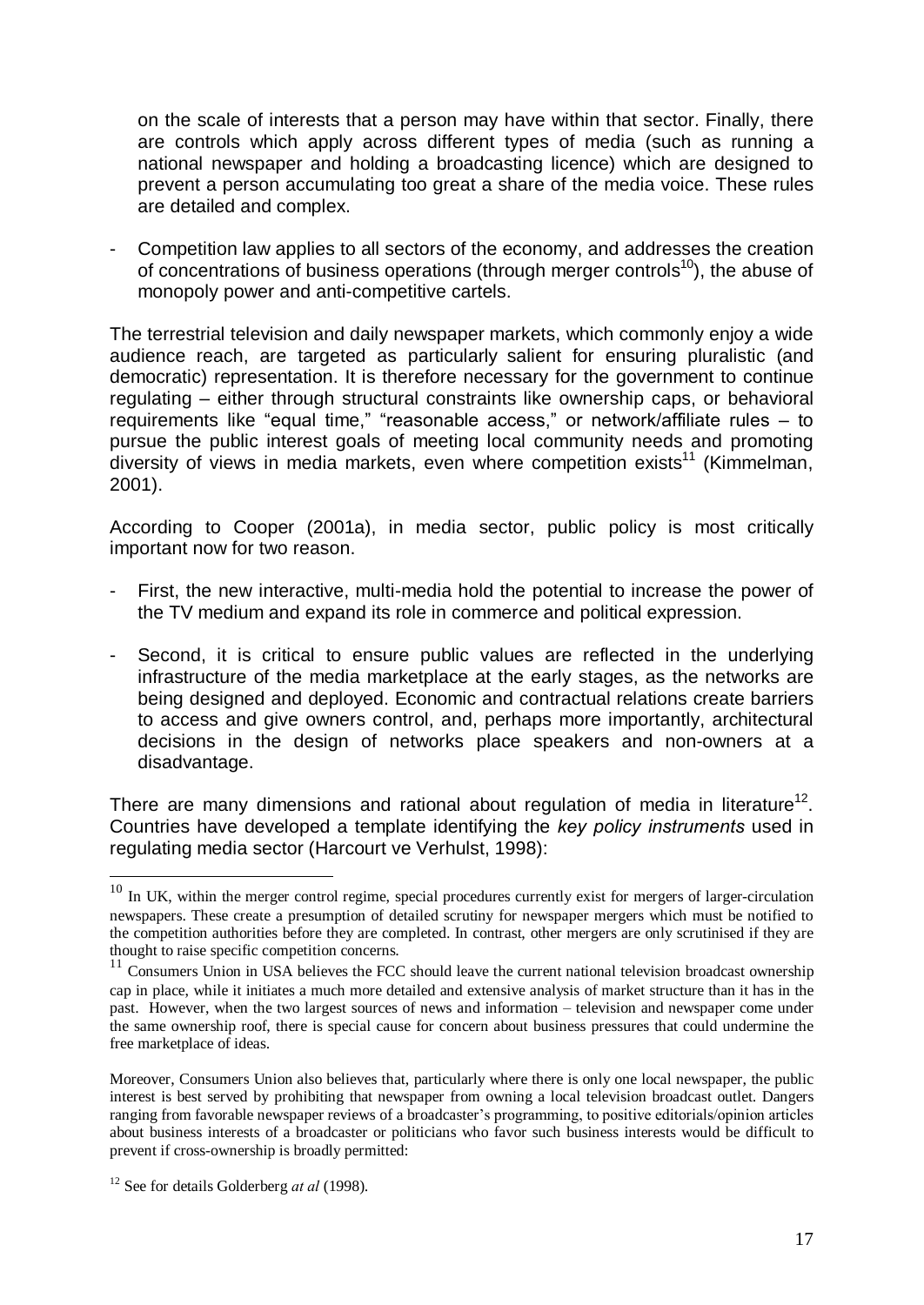- A. Basic constitutional rights relating to freedom of speech
- B. Legislation ensuring transparency of media holdings
	- 1. Requirements to name company owners/shareholders (nominative shares)
	- 2. Requirements to disclose company accounts
	- 3. Requirements to disclose sources of media revenue
	- 4. Requirements to notify regulatory authorities of significant changes in stock, capital or shareholdings
- C. Legislation concerning media ownership
	- 1. General ownership and management rules e.g. licensing requirements, representation of social groups at general board
	- 2. Cross Media Ownership regulations
	- 3. Foreign ownership/investment rules
- D. Legislation ensuring access (e.g. distribution platform, interconnection, essential facilities)
- E. Competition Law (and the way it is applicable to the media)
	- 1. Cartel, merger and acquisition regulation
	- 2. Measurements and methodology to determine dominance
- D. State support and subsidising of media companies
- E. Advertising rules/restriction
- F. Protection rules of editorial/journalistic independence and accountability
- G. Content related legislation/provisions
	- 1. Impartiality of news coverage
	- 2. Public Interest Provisions (regional programming, representation of societal groups, etc.)
	- 3. Programming rights and listed events
- H. Powers of regulatory bodies in the field of media ownership and concentration
- K. Future regulatory proposals and trends

As mentioned above, countries have developed a variety of policy instruments directly governing media sector. Media sector has been regulated by sector specific rules to achieve social and political aims like preserving cultural identity, maintaining diversity and pluralism, protecting minors, privacy and freedom of speech. However, the main concern is to prevent control of media by one or few person. Much regulation is aimed at limiting excessive concentration in media markets. The importance of controlling excessive cross-media ownership between these two markets has been also a source of regulation

In order to ensure diversity and pluralism in the media, there are special restrictions on the concentration. Ownership rules and restrictions, e.g. cross-ownership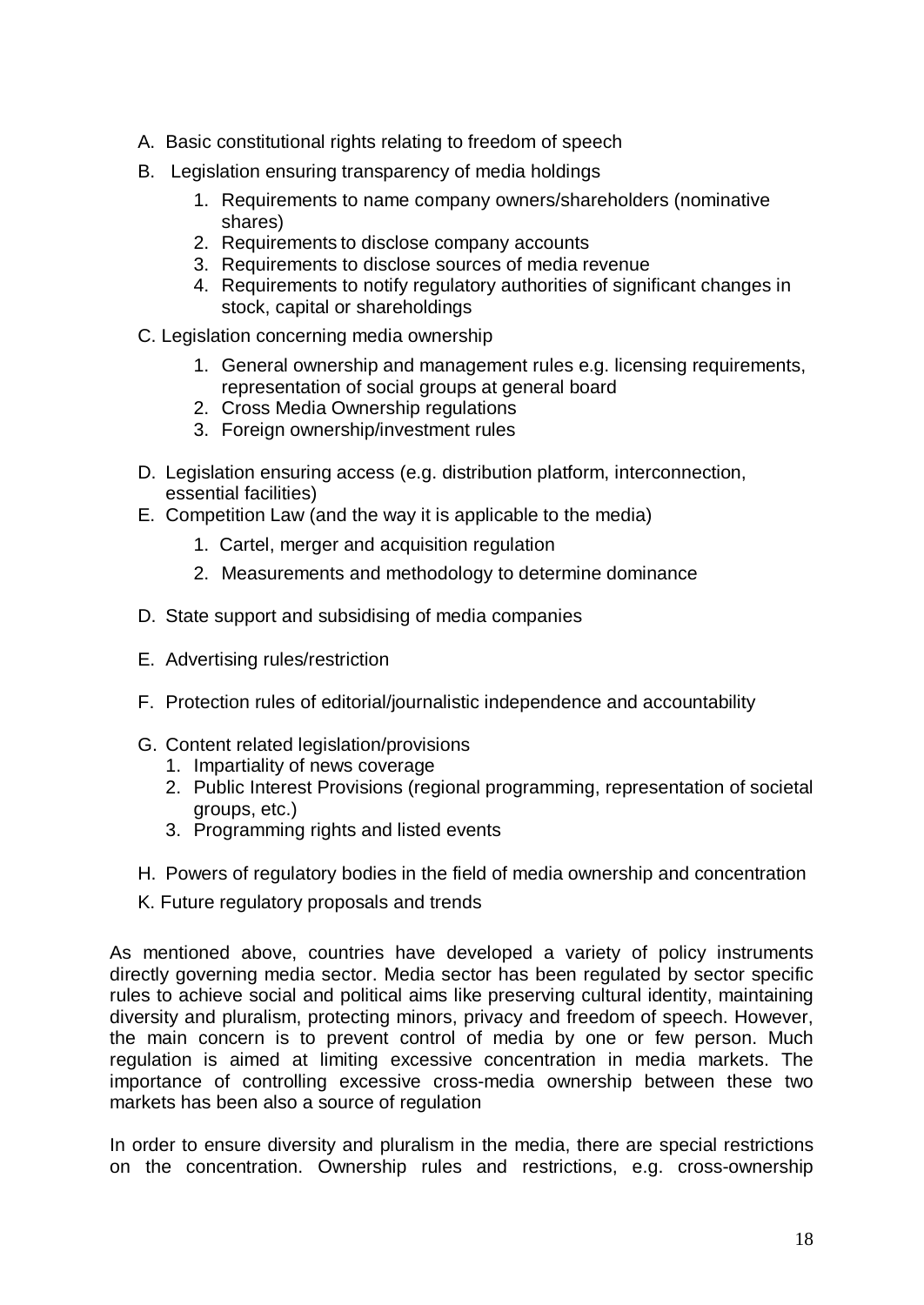restrictions, restrictions on number of licences, foreign ownership and share of individuals and legal persons in media companies<sup>13</sup> are one of the important tools for ensuring diversity and pluralism in most of the countries. We can summarize key policy instruments used to control media market concentration and those effecting ownership in media markets such as (Harcourt ve Verhulst, 1998):

- 1. general competition law and specific provisions under competition law directed towards the media.
- 2. Regulating media and telecommunications operators through licensing of national services
- 3. Requiring the promotion of media pluralism as a pre-requisite to licence-issuing.
- 4. lowering entry barriers to markets through legal decisions and economic incentives (tax relief, financial assistance)
- 5. promoting media which are seen to provide diversity of content or represent minority views
- 6. providing financial assistance to content providers providing a variety of content
- 7. guaranteeing the high quality and availability of public service broadcasting (by instituting "must carry" rules on cable, satellite and digital providers
- 8. adopting legal instruments to safeguard editorial independence and freedom of expression
- 9. requiring high transparency of company reports and activities
- 10.monitoring ownership patterns in media markets and making this information publicly available.
- 11.ensuring open networks and universal service for internet users
- 12.To prevent gateway monopolies of new services.

In recent years, with the economic and technological changes, necessity of media ownership rules has begun to be questioned. In this context, governments try to balance two objectives when deciding their media ownership rules: maintaining diversity and other public policy aims on the one hand, and ensuring dynamic and competitive media markets on the other hand (UK, 2001; Scheuer and Stroatmann 2002). In this context, there is a debate on whether competition law and policy itself is sufficient to ensure diversity and pluralism.

# 7. COMPETION LAW AND MEDIA CONCENTRATION 14

As stated above, competition law and policy is one of the tool to regulation of media. With the increasing commercial activities and concentrations in recent years, adequacy of competition law and policy itself to provide for diversity and pluralism has been questioned. In that debate, while some argue that competition law is sufficient to ensure diversity and pluralism so there is no need for specific regulations, some argue that competition law and policy is an essential tool in regulating media but it cannot sufficiently deal with diversity concerns (Scheuer and Stroatmann 2002). In other words, some believe that specific regulation like

<sup>&</sup>lt;sup>13</sup> See CoE (2002) and UK (2001) for the media ownership rules of different countries.<br><sup>14</sup> I would like to thank my colleague, Competition Expert Mr. Ali Demiröz who has contribution to this chapter by sharing his unprinted essay " To what extent is european competition law and policy sufficient to provide for diversity in the broadcast media? " which was submitted at Essex University.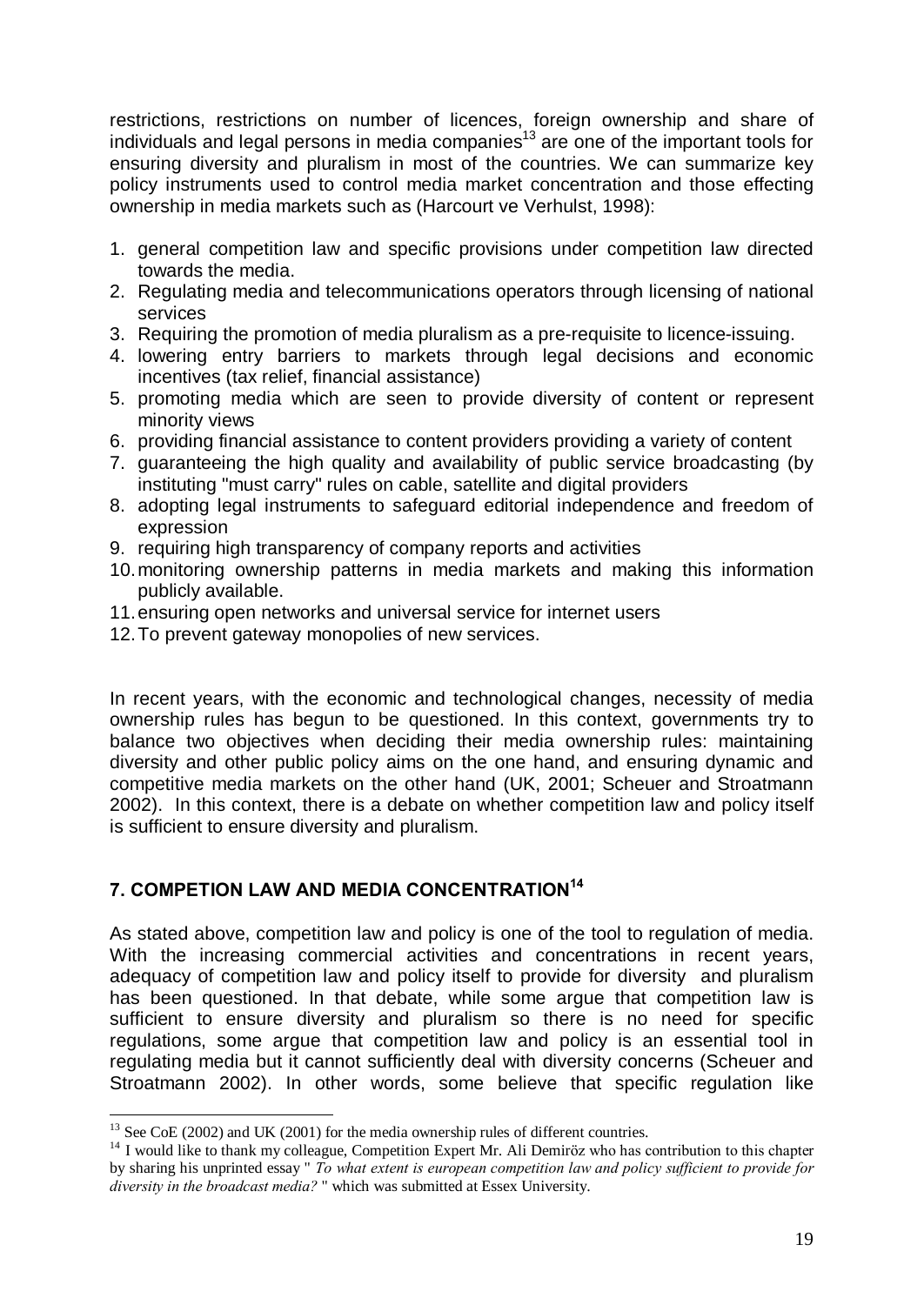ownership rules are essential to provide for diversity in media sector. It could be stated that this view is widely accepted<sup>15</sup>.

## 7.1. Competition Law and Media

Competition or antitrust laws are enacted by states around the world in order to provide that market mechanism works properly. So, it could be stated that main objective of the competition law and policy is to achieve 'effective competition' in the market (Sufrin and Jones 2001). If there is effective competition in the markets, it is assumed that productive, allocative and innovative efficiency will be ensured.

It is not possible to examine every aspect of competition law and policy, so, some important points which are relevant to media will be examined below. Generally, competition law and policy has three main tools:

### 7.1.1. Agreements Between Undertakings

Like Turkish Competition Law Article 4 and EC Treaty Article 81, generally all competition law prohibits agreements and concerted practices between undertakings, and decisions of associations of undertakings, which prevent or distort competition in the market. Agreements to fix prices, share markets and limit production are some of the examples prohibited by these articles<sup>16</sup>.

If there were no tool to deal with cartels and agreement, media company could easily coordinate their behaviours. Because of that, these articles serves to diversity and plurality aim directly by requiring undertakings to decide their commercial behaviours independently.

In  $BIRYAY^{17}$  Case, Turkish Competition Authority took the decisions as follows:

When the information received from the parties during the stage of investigation is examined, whereas both BBD and YAYSAT abolished all current contracts concluded by the customer publishing houses as of 01.06.1996, and declared that they assigned these contracts to BIRYAY, the customer publishing houses concluded contracts with BIRYAY on 01.06.1996 which generally involved heavier conditions compared with the precedents such as higher rates for distribution commissions and compensation figures, some of the customer publishing houses resisted to sign these contracts, and BIRYAY requested from BBD and YAYSAT to cease the distribution of publications of publishing houses which had not signed a distribution contract with it, it is understood that BBD and YAYSAT eliminated competition in the market by means of transferring to BIRYAY the customer publications in hand, partitioning the distribution market for newspapers and journals and making BIRYAY the only addressee for the customer publishing houses.

<sup>&</sup>lt;sup>15</sup> See, among others, Gibbons (1999), CoE (2002), UK (2001).<br><sup>16</sup> However, some agreements can be exempted from this prohibition if the agreement in question satisfies the conditions set out in related articles.

 $17$  BIRYAY is the joint venture of BBD and YAYSAT equally owns.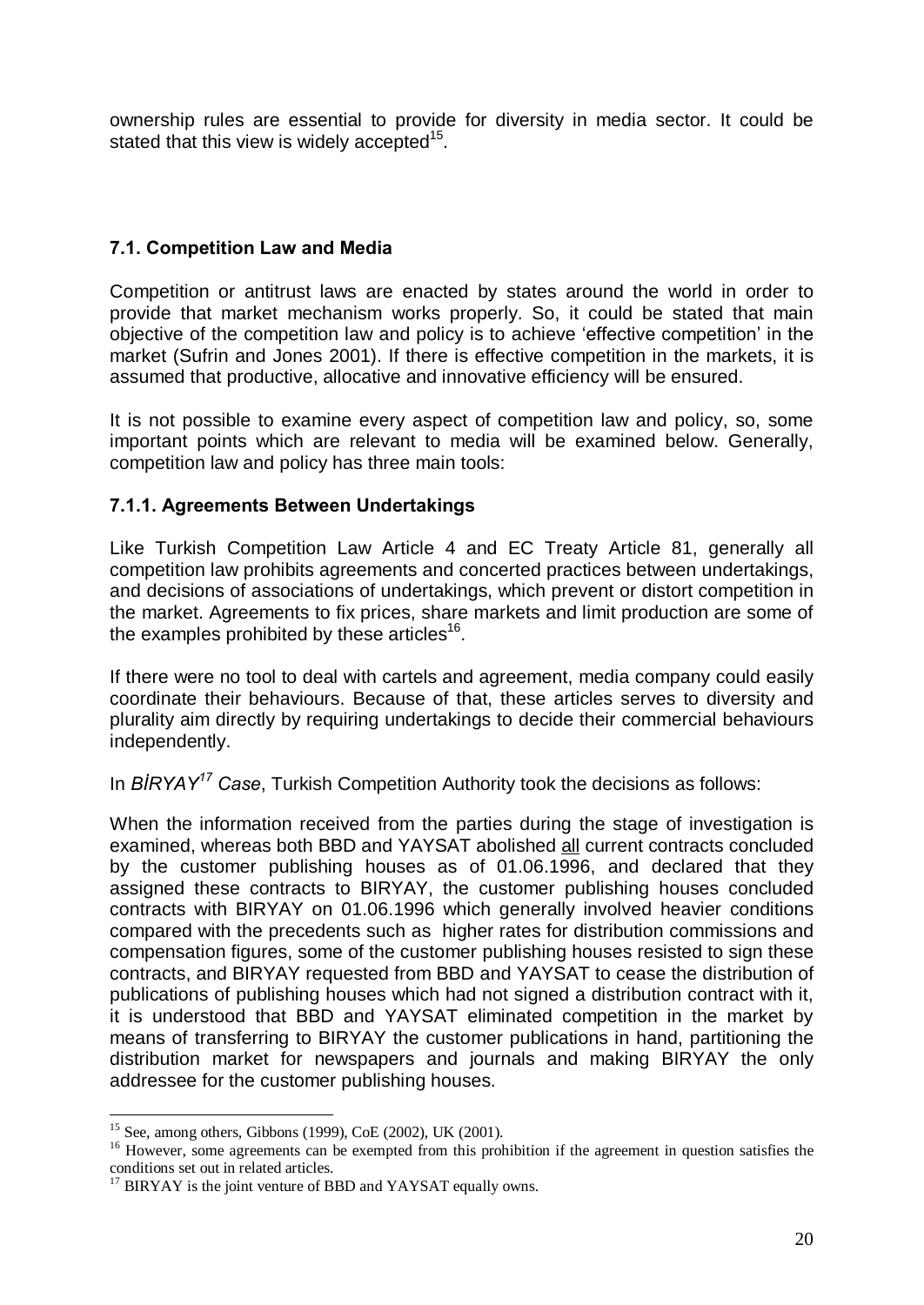After commencing operation, BIRYAY apportioned between BBD and YAYSAT the distribution of publications belonging to the customer publishing houses which concluded a distribution contract with it. Therefore, besides the partitioning of market, customers are also partitioned via BIRYAY.

It is also evidenced in documents that BBD and YAYSAT made correspondences via BIRYAY and determined the fixed prices and commission rates to be received from the customer publishing houses.

When the above statements and the determinations and documents in the findings section of the decision are considered, the opinion reached is that BBD and YAYSAT infringed article 4 of the Act by both

- partitioning the distribution market for newspapers and journals and customer publications via BIRYAY jointly set up by them, and
- determining jointly the amount of fixed prices and the distribution commissions to be received from the customer publishing houses via the Main Contract of BIRYAY and correspondences through BIRYAY.

Subsidiary dealership contracts concluded by YAYSAT and BBD involve anti competitive provisions as they grant an exclusive region for one of the parties and restrict the freedom of the subsidiary dealer for resale and to display and sell competing goods, and therefore they are contrary to article 4 of the Act.

In BiB Case<sup>18</sup>, a joint venture between BskyB, British Telecom (BT), Midland Bank and Matsushita Electric Europe was assessed under Article 81 of EC Treaty. The joint venture established to provide digital interactive television services. Although BT and BskyB were potential competitors in that market and there were restrictive clauses in the agreement, Commission granted exemption by imposing some conditions on parties (Nitsche 2001). This case is important that, on the one hand, it shows Commission's 'permissive approach' in the case of a new service (Nitsche 2001), on the other hand Commission intervenes the agreement by imposing conditions on parties to preserve competition. These conditions aim to prevent the foreclosure of market by parties.

In the context of Article 81, collective selling and purchasing of content rights especially broadcasting sports events can be anticompetitive. Monti (2002) states that collective selling of sports rights can distort competition, if they are sold for 'long duration' and 'exclusively'. He also stresses the Commission's will "to ensure that any withholding of rights does not hinder the emergence of new technologies". Similar approach also were accepted by Turkish Competition Authority (TCA). In other words, TCA stated that Turkish Football Fedaration was an undertaking so its agreement between broadcaster (Cine 5, Teleon and Digitürk) was also under scope of Competition Law of 4054.

It can be concluded that these article is directly or indirectly serving to the diversity and plurality by preventing anticompetitive agreements and by exempting pro competitive agreements.

 $18$  Bib+4 Comp/36.539, OJ L 312/1-37, 06.12.1999.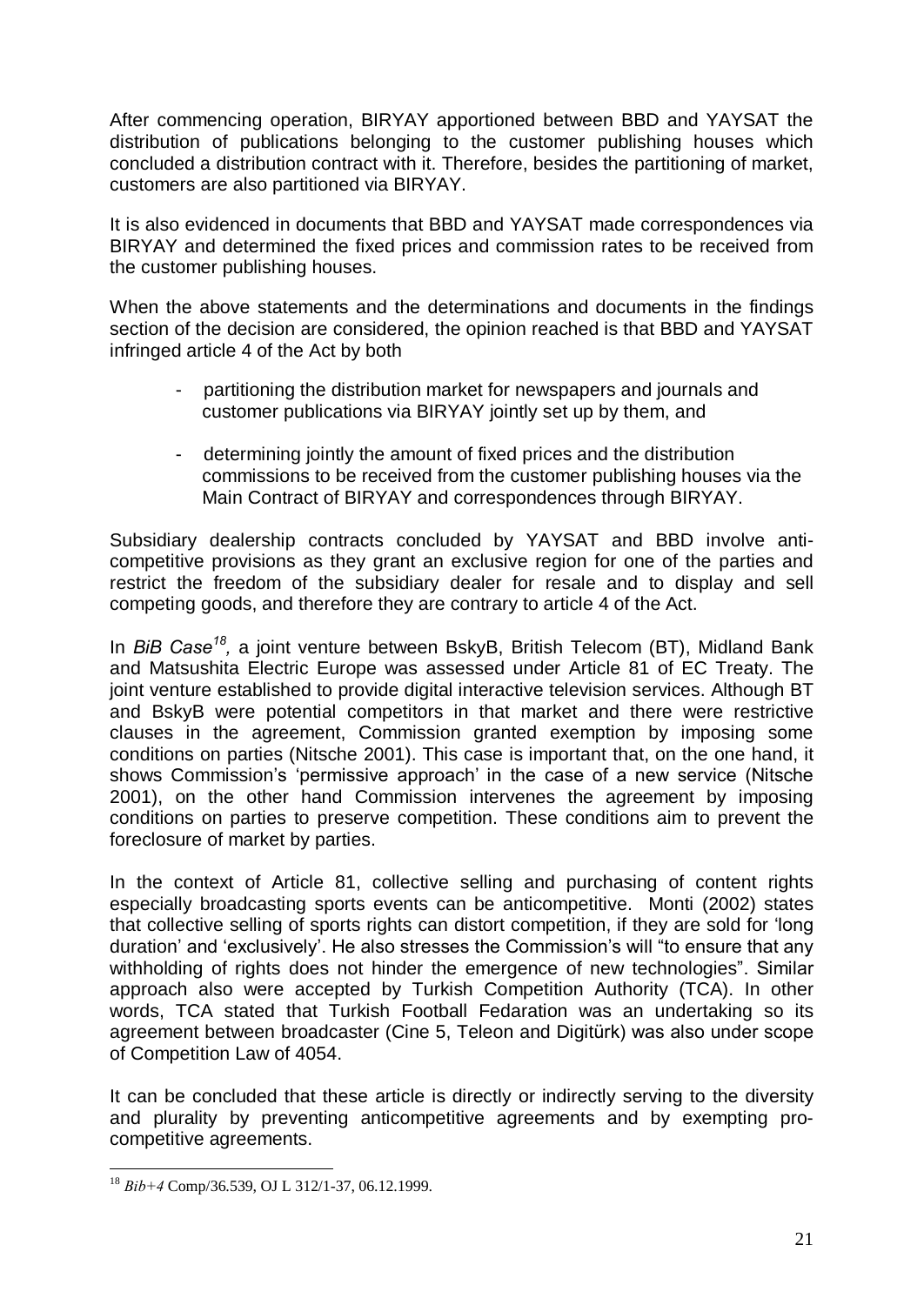### 7.1.2. Abuse of Dominant Position

 $\overline{a}$ 

Like Turkish Competition Law Article 6 and EC Treaty Article 82, generally all competition law prohibits the abuse of dominant positions of one or more undertakings. Excessive or predatory pricing, discrimination, leveraging, and tying are the examples of these articles.

One of the claims about the inadequacy of competition law is related to concept of abuse of dominant position. According to this claim while competition law can prohibit the external growth of a company (like mergers), it cannot prohibit the internal growth by which a company can have a dominant position in the market (Gibbons 1999; Scheuer and Stroatmann 2002).

On the other hand, when deciding the dominant position of an undertaking (like a broadcaster), Competition Authorities takes into account different factors like market shares, barriers to entry, and number of competitors. In practice, 40-50 per cent market share is critical to decide dominant position and below 40 per cent level it is difficult to find a dominant position (Jones and Sufrin 2001). This means that ëspecial responsibilities' imposed to undertakings holding dominant position will apply above certain thresholds (at least 40 per cent) that these thresholds are above the diversity thresholds.

Because that competition law does not intervene undertakings holding dominant position in the market unless they abuse their positions, plurality aim will be at stake. For example, considering the plurality criteria (25 per cent upper limit for one medium in RTUK Law), there is a need for restriction of ownership when undertaking achieved more than 25 per cent market share even in the case of internal growth or success. In other words, the very rational rule of competition law and economics conflict with the aim of diversity and plurality in the broadcast media.

Another critic relates to abuse of dominant position is that it is not an adequate tool to remedy access issues (Scheuer and Stroatmann, 2002). Access issues are very important particularly in the convergent environment of media (Perreira, 2002). As mentioned above, access to technologies, standards and transmission channels are very important in the broadcasting sector. One who controls these ëbottlenecksí can lever this power in other markets. It is argued that judgement of European Court of Justice in *Bronner Case*<sup>19</sup> requires strict criteria for the application of 'essential facilities doctrine' that gives third parties to access to an essential facility (Scheuer and Stroatmann, 2002). Because of that, proponents of sector specific regulation claim that specific rules are essential to ensure access to bottlenecks especially access to transmission channels.

However, prohibition of abuse of dominant position has strengths that specific regulation cannot address. First of all, it can control oligopolies by applying Article 82 of EC Treaty to collective dominance of media company (Scheuer and Stroatmann, 2002). Because that media markets are "prone to oligopoly" (Doyle, 2002), this tool is

<sup>&</sup>lt;sup>19</sup> Oscar Bronner GmbH & Co. KG v.Mediaprint, Case C-7/97, [1998] ECR I-7791, [1999] 4 CMLR 112. See Jones and Sufrin (2001) for the comments about the case.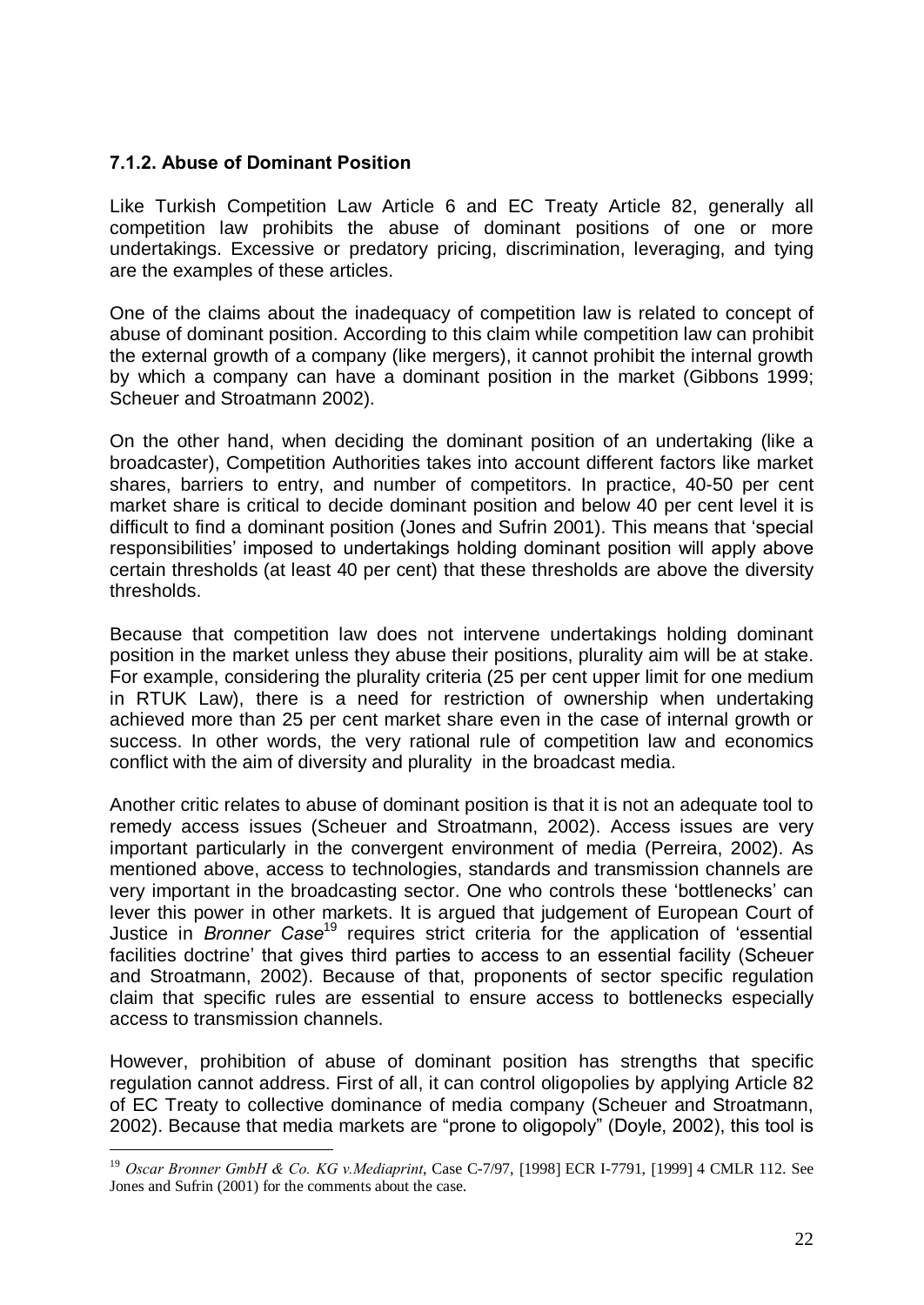very important to prevent media company from behaving like a monopolist. Secondly, Commission tend to define narrow markets, thus it can address problems in all markets in the supply chain. So, competition law can prevent abuse of dominant position held in the every stage of media market<sup>20</sup>. It also prevents leverage of this dominant position to other markets.

Like Commission's applications. Turkish Competition Authority also investigated the media companyís abusive behoviour. Such as in BIRYAY case, Competition Authority reached the determination of and grounds for the abuse of dominant position under article 6 of the Act:

During the conducts which are the subject of investigation, YAYSAT, BBD and BIRYAY's total market shares for the last five years reach 100 percent. Therefore, the relevant product market is of an oligopolistic and even a duopolistic nature when it is considered that BIRYAY is a joint venture of YAYSAT and BBD groups.

It is rather less likely that new companies enter into a market without much perspective for development and expansion such as the distribution market for newspapers and journals in Turkey, which is the subject of investigation, and therefore it is assumed that the companies in these markets shall maintain the market shares already hold by them. That the market shares on the date of signing the foundation agreement of BIRYAY (14.05.1996) and during the subsequent years did not change too much in terms of the joint venture and competing companies is indicative of the fact that balance of powers is somewhat maintained.

Competition in the market is considerably restricted due to the fact that the distribution market for newspapers and journals in Turkey was a quite busy market before the foundation of BIRYAY, there were only two firms which could actually distribute customer publications, and these two firms which were competitors set up a joint venture and made it compulsory to distribute customer publications via this joint venture.

That following the foundation of BIRYAY, price and commission rates for the firms (customer publishing houses) transferred to here by both distribution companies are determined by the agreement of both distribution companies, that in article 39 of the foundation contract of BIRYAY entitled "tariffs to be applied", tariffs to be applied for newspapers and journals are decided and prices are already set at the founding stage, that after the founding stage prices to be applied for new customer publishing houses are set by the agreement of both companies, that joint dealers exist, and that joint decision is taken not to make these dealers sell products from other distribution channels show that BBD, BIRYAY and YAYSAT act together in several matters.

It is rather less likely for a new undertaking to enter the market due to the fact that there is a very high rate of concentration in the said market and there are not any firms capable of competing with these two companies after concentration, that establishing a distribution company is costly, that it is not possible to enter the current networks of dealers, and that there is inability to reach enough number of publications to feed the new network of dealership to be set up. As customer

<sup>&</sup>lt;sup>20</sup> However, it is argued that a narrow relevant market defined by economic concerns may not address the diversity concerns (Scheuer and Stroatmann, 2002).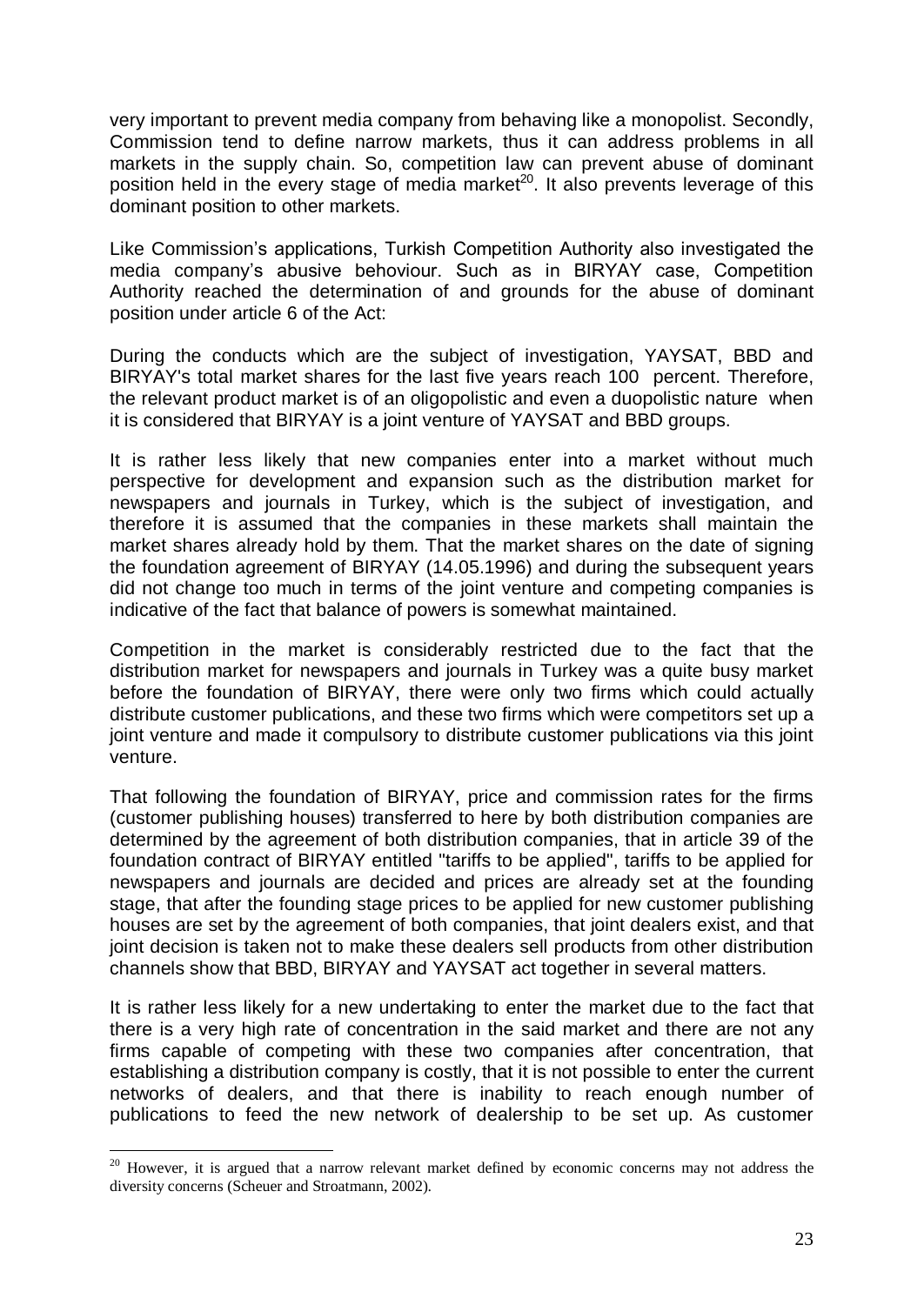publishing houses do not have any alternatives other than distribution companies jointly set up by firms with which they compete in the upper market (publishing market for newspapers and journals), their bargaining power is very low. Therefore, the price elasticity of demand is very low.

When the above statements are considered together, it is understood that YAYSAT, BBD and BIRYAY are jointly in dominant position in the distribution market for newspapers and journals.

When the determinations in the findings section are examined;

It is seen that publishing houses resist to conclude contracts with BIRYAY, or try to erase, cross out compensation figures which take place in the contracts they signed and which are important for BIRYAY. On the other hand, in order to ensure that these publishing houses "prefer" itself, BIRYAY requests from BBD and YAYSAT "to cease the distribution of publications of publishing houses and not to make payment to these publishing houses".

It is understood that BBD and YAYSAT which have a joint dominant position in the distribution market for newspapers and journals set up BIRYAY so that they can distribute "customer publications" i.e. publications which may compete with those issued by their own group under different conditions than publications belonging to their own group and force customer publishing houses to conclude contracts with BIRYAY, that publishing houses which do not wish to sign contracts with BIRYAY are exposed to the risk of not having their publications distributed and not receiving their payment, and therefore the risk of the prevention of their activities in the publishing market for newspapers and journals, that their activities in the publishing market for newspapers and journals are made difficult due to new commission rates and they are placed at a competitive disadvantage because of the intra-group publications of BBD and YAYSAT, that certain publications are tried to be pushed out of the market, thereby distorting the conditions of competition in the publishing market for newspapers and journals.

It is observed that the distribution contract between Özgün Medya A.S. (Özgün Media Inc.) publishing the Newspaper Siyah Beyaz and BBD was abolished by the formation of BIRYAY and a new contract was tried to be signed which involved aggravated provisions in terms of new commission rates, that the publishing house which did not want to sign the said contract with BIRYAY wished to deliver its publications to BBD under the previous contract with BBD but BBD did not accept these publications, that eventually the publishing house had to sign a contract with BIRYAY, however BIRYAY did not renew the contract after its expiration without indicating any grounds and rendered difficult the activities of the newspaper in the publishing market for newspapers and journals, and that the newspaper was pushed out of the market.

It is understood that following the foundation of BIRYAY, the activities of Uluslararas Moda Yayincilik A.S. (International Moda Publishing Inc.), Universal Yayincilik ve Ticaret A.S. (Universal Publishing and Trade Inc.) and Novamedya Tanıtım ve Yayincilik Ticaret A.S. (Novamedya Publicity and Publishing Trade Inc.) which did not want to conclude contracts with BIRYAY under more different conditions were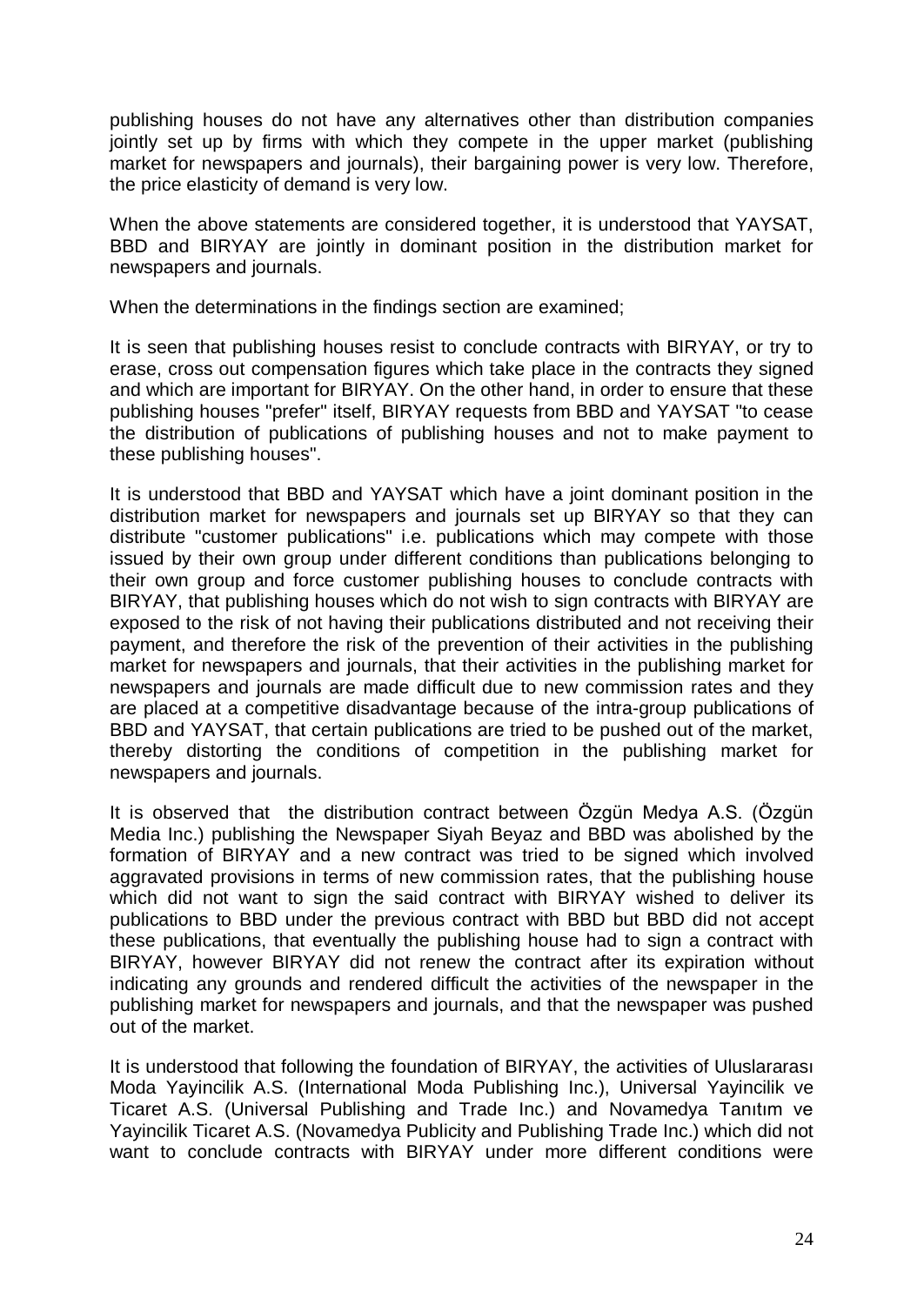rendered difficult, and that the introduction of publications of these publishing houses which later accepted the contract terms of BIRYAY was delayed.

Notary minutes obtained are noteworthy, which concern the fact that the display and sale of the newspaper Aksam and other publications in the same group at newsdealers are prevented or made difficult by BBD, YAYSAT and BIRYAY, and that dealership is offered in return for not selling the Newspaper Aksam. That the said minutes show similarities although they have been kept recently by numerous dealers in a wide variety of settlements in Turkey gives the impression that the practices are not individual cases.

It is thought that the above practices fit in actions aiming at the distortion of competition in another market in the context of article 6 of the Act.

### 7.1.3.Mergers

Competition Laws generally prohibits mergers, acquisitions and joint ventures with if they create or strengthen a dominant position as a result of which effective competition would be significantly impeded in the market.

Like EC merger control regime, Turkish Competition Law Article 7 and Merger and Acquisations Communique No. 1997/1 are important tools to address diversity issues because it considers directly the number of players in the market. Its importance has increased in recent years with the waves of mergers and joint ventures (JVs) between converging sectors. Both Turkish and Commission merger regime sets out so-called 'dominance test' to assess the concentrations (merger, acquisitions and JVs). According to this test, if a concentration "creates or strengthens a dominant position as a result of which effective competition would be significantly impeded in the common market", this merger will be prohibited. However, again, this criterion of merger control causes critics that it cannot adequately address diversity (Scheuer and Stroatmann, 2002).

As mentioned above, criteria of finding dominant position conflict with the diversity criteria. Both Turkish and Commission merger regime's main concern in merger cases is to prevent creation and accumulation of a dominant position. Furthermore, if there is a risk for collective dominance, Commission can intervene a merger causing oligopolistic dominance in the market.

As has stated before, concentrations particularly JVs between parties who are in the different stages of value chain in broadcasting sector have increased. In these cases, Commission's concerns are focused on foreclosure of markets and access to bottlenecks. For example, in *MSG Media Services<sup>21</sup>*, Commission prohibited the JV, which was established by Kirch group, Bertelsman and Deutsche Telecom to provide Pay-TV and related services in Germany, "because the joint strength of two major private broadcasters, together with telecom expertise, would make further market entry impossible and deprive consumers of the benefits of competition between different Pay-TV suppliers" (Nitchse, 2001). Because of the flexibility of competition law in defining market definition, Commission defined Pay-TV market separately and

 $^{21}$  MSG Media Services [1994] IV/M.469, OJ L 364/1.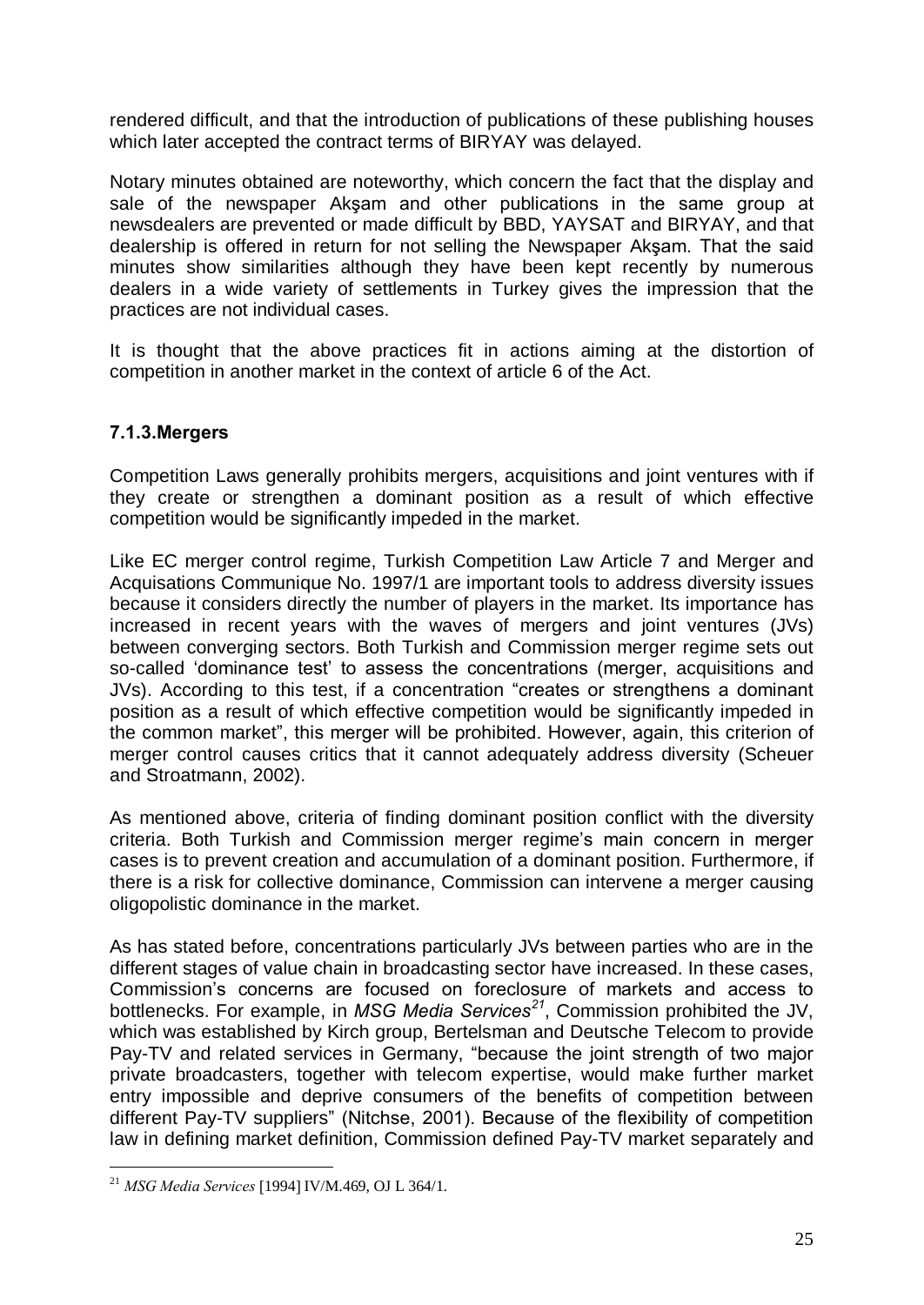prohibited merger. This shows strength of EC competition law that it can control strategic alliances in new markets, which can escape the national media regulation rules to ensure media diversity (Levy, 1999).

Commission's merger policy especially in the light of convergence is to balance two conflicting aims: encouraging investment in the new markets by permitting transactions on the one hand, ensuring competition by imposing strict conditions to access to bottlenecks on the other hand (Perreira, 2002).

Different from the Turkish merger control regime, Commission's Article 21(3) of merger regime sets out an exception to the so-called 'one-stop-shop rule' that "member states may take appropriate measures to protect legitimate interests". Plurality of media has been counted as one of the legitimate interests of member sates in Article 21(3). It means that if approved merger has negative effects on plurality in media in one member state, this member may take appropriate measures in its territory. However, Article 21(3) does not require Commission to consider plurality of media in its analysis and so far no member states has invoked this rule (Nitsche, 2001). It is argued that this rule indicates the inadequacy of EC competition law to provide diversity (Scheuer and Stroatmann, 2002).

It can be concluded that although merger control aims to achieve economic goals and takes into account economic criteria, its contribution to the diversity especially by addressing problems of vertical integration and access issues in the new markets cannot be ignored.

# 7.2. Adequacy of competition Law

The prevailing orthodoxy is that competitive forces, supplemented by competition law, are the most desirable way of ensuring that markets work well and efficiently for business and consumers. Under this view, the opposite pole of competition is regulation, which is seen as an alternative or supplementary force to control the workings of uncompetitive or immature markets so as to prevent undesirable outcomes. As those markets are opened up to competition, or mature, then the expectation is that regulatory controls will give way to ordinary competition controls.

There are those who argue that competition law would be sufficient in itself to control the newspaper and broadcasting sector, and that special controls on media ownership are unnecessary. However, many governments have rejected this policy, arguing that while competition controls have a role in delivering an efficient media which also reflects the expectations of democratic society, they cannot on their own guarantee core features of the media.

In order to achieve effective competition objective by using tools mentioned above, competition law and policy mainly takes into account economic concerns and competition. Because it focuses on economic aims other than those public policy aims like diversity in broadcast media, proponents of specific regulation in media claim that competition law itself is not sufficient to achieve diversity. For example, in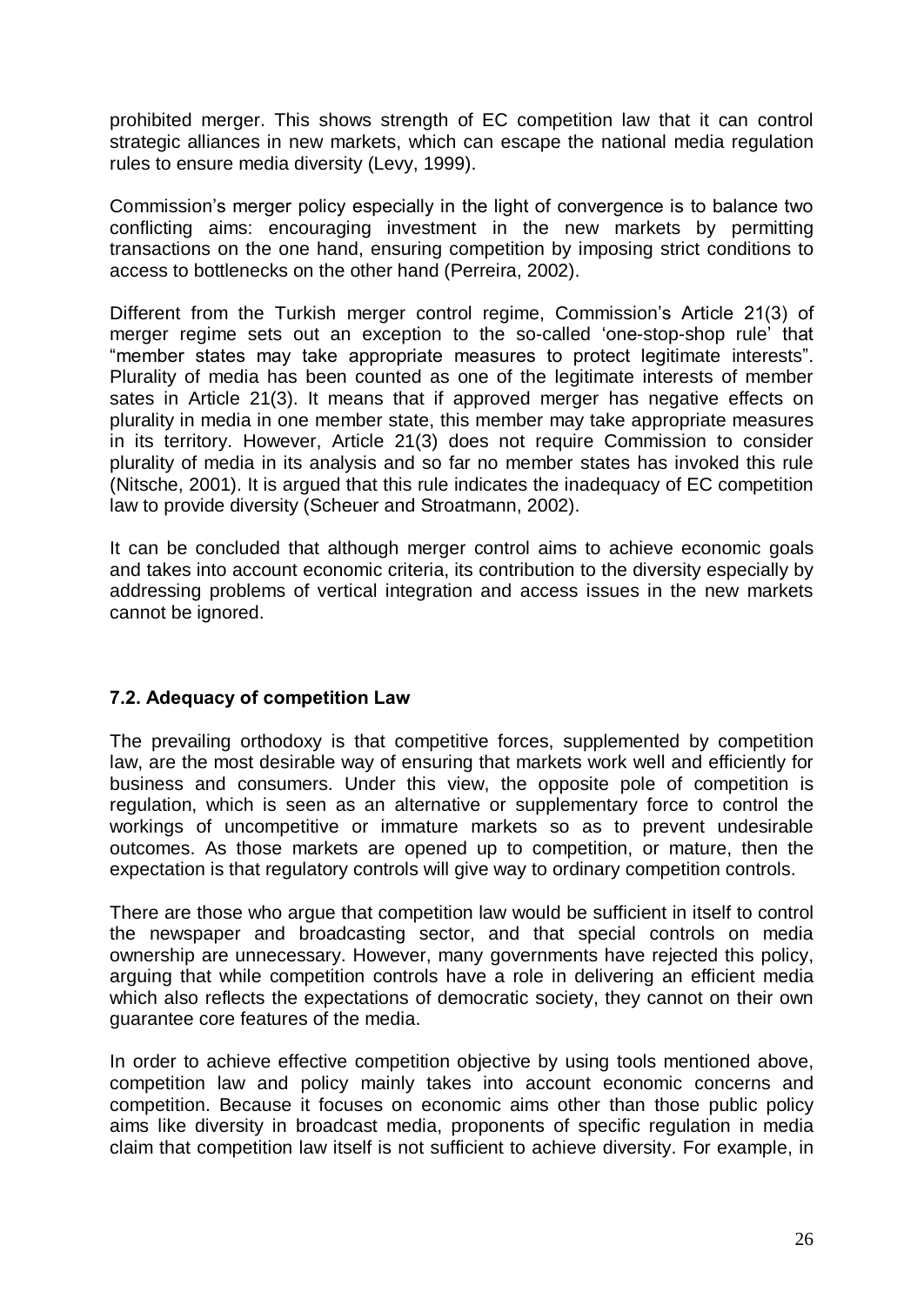the UK Government's Consultation Paper on Media Ownership Rules (UK, 2001), this view is clearly expressed as:

"... although competition law is an important part of regulation, it is not designed to deliver diversity and plurality in the media. Competition rules can address issues of concentration, efficiency, and choice, and will tend to encourage dispersed ownership and new entry. ... Competition law cannot therefore provide the certainty we need that a significant number of different media voices, will continue to be heard, or that prospective new entrants to the market will be able to add their voice."

Competition law as a general framework for all sectors of economy cannot normally address the all specific needs of the sectors like the diversity and pluralism in the media. Competition law cannot therefore provide the certainty we need that a significant number of different media voices will continue to be heard, or that prospective new entrants to the market will be able to add their voice. Moreover, it cannot directly address concerns over editorial freedom or community voice.

Therefore, it can be stated that with its objectives, tools and criteria, competition law and policy itself is not completely sufficient to provide for diversity in the broadcast media. However, it has also strengths to address the aim of diversity.

### 8. CONCLUSION

After 1990s, technological and economic developments have evolved the media sector by converging it to telecommunications and IT sectors and by leading to new interactive broadcasting services transmitted by different technologies. These developments also increased mergers and joint ventures both at global level and national level. Increasing concentrations in this process caused many concerns about diversity and plurality in the media.

There are many people which argue that concentration in media markets has a negative effect on diversity and plurality. Greater concentration results in less diversity, while diversity of ownership across geographic, ethnic and gender lines is associated with diversity of programming. The dictates of mass audiences create a largest market share/lowest common denominator ethic that undercuts that ability to deliver diverse, locally-oriented and public interest programming (Cooper, 2001a)

Although competition law is an important part of regulation, it is not designed to deliver diversity and plurality in the media. Competition rules can address issues of concentration, efficiency and choice, and will tend to encourage dispersed ownership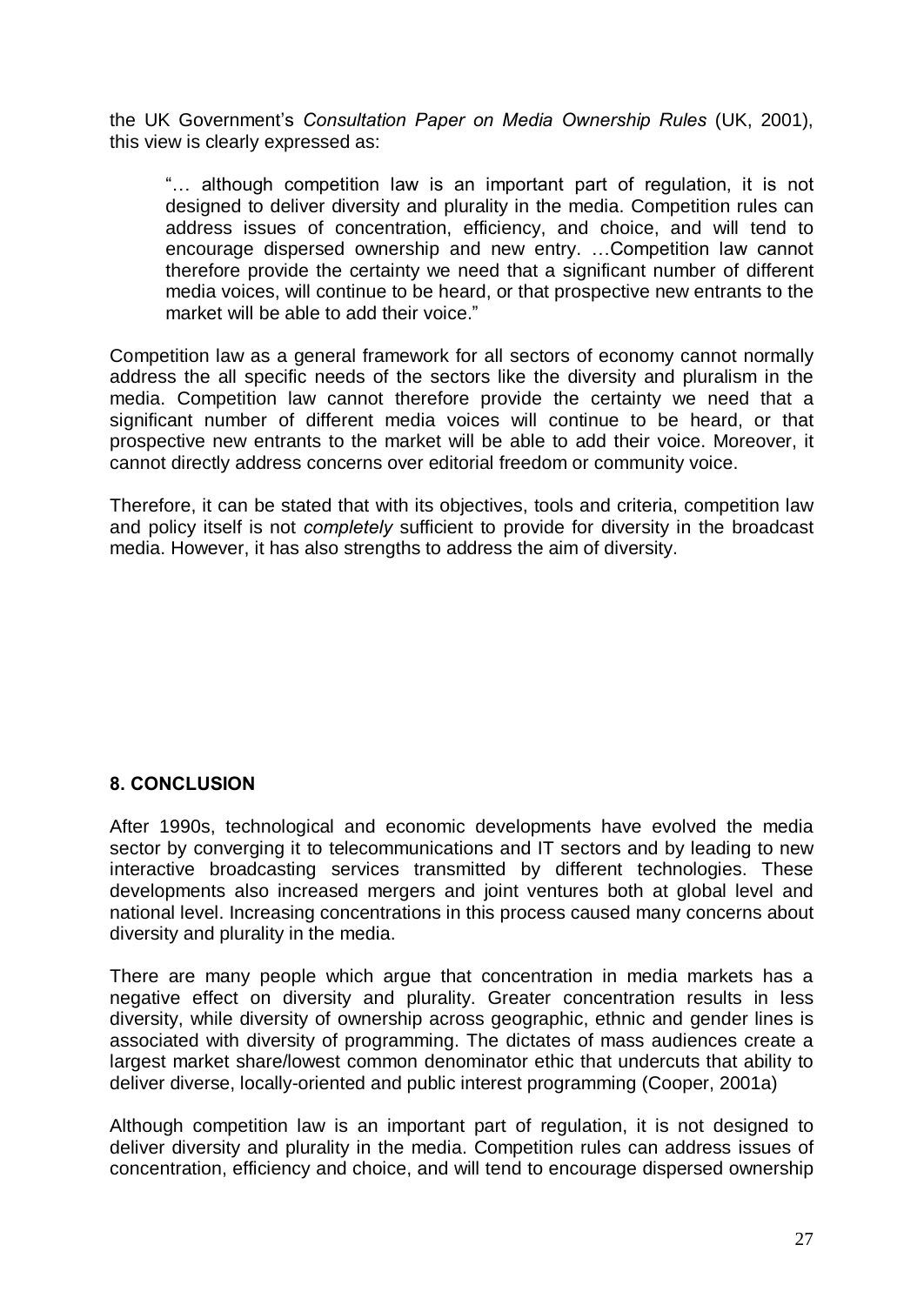and new entry. However, they cannot guarantee any of it. Competition law cannot therefore provide the certainty we need that a significant number of different media voices will continue to be heard, or that prospective new entrants to the market will be able to add their voice. Moreover, it cannot directly address concerns over editorial freedom or community voice

Therefore, if competition law and policy is assessed as a whole in the context of media, it can be stated that it guarantees diversity to some extent. However, because of the objectives and criteria of competition law, it cannot adequately ensure diversity and plurality itself. As Monti (2001) accepted, in some cases, competition law is not sufficient to address diversity concerns if a concentration does not raise competition concerns. This problem stems from the conflict of economic rationale and diversity and plurality concerns in the media. Because, competition law takes in to account the economic criteria, which are partly different from diversity criteria, its sufficiency to ensure diversity remains limited. Therefore, it can be concluded that although competition law and policy is very important in media sector, it cannot completely provide for diversity and plurality.

The Government's task is to find a middle ground that safeguards both competition and democracy, realigning ownership rules to adapt to the new market that is emerging. In other words, we should act to encourage a dynamic market whilst at the same time guaranteeing plurality, diversity and quality for the consumer

### **REFERENCE**

CoE (2002); Media Diversity in Europe, Report, Strasbourg. <http://www.humanrights.coe.int/media/documents/ReportMediadiversity.doc>

COOPER, M.N. (2001); Mapping Media Market Structure at the Millenium.

DEMSETZ, H. (1989); The Amenity Potential of Newspaper and the Reporting of Presidential Campaigns, in Demsetz, H., Efficiency, Competition and Policy, Basil Blackwell, London.

DEWENTER, R. (2003); The Economics of Media Markets, Universität der Bundeswehr Hamburg University. [www.unibw-hamburg.de/WWEB/vwl/info/paper10.pdf](http://www.unibw-hamburg.de/WWEB/vwl/info/paper10.pdf) -

DJANKOV,S., McLEISH, C., NENOVA, T and SHLEIFER, A. (2001); Who Owns Media, NBER Working Paper Series, 8288, Cambridge.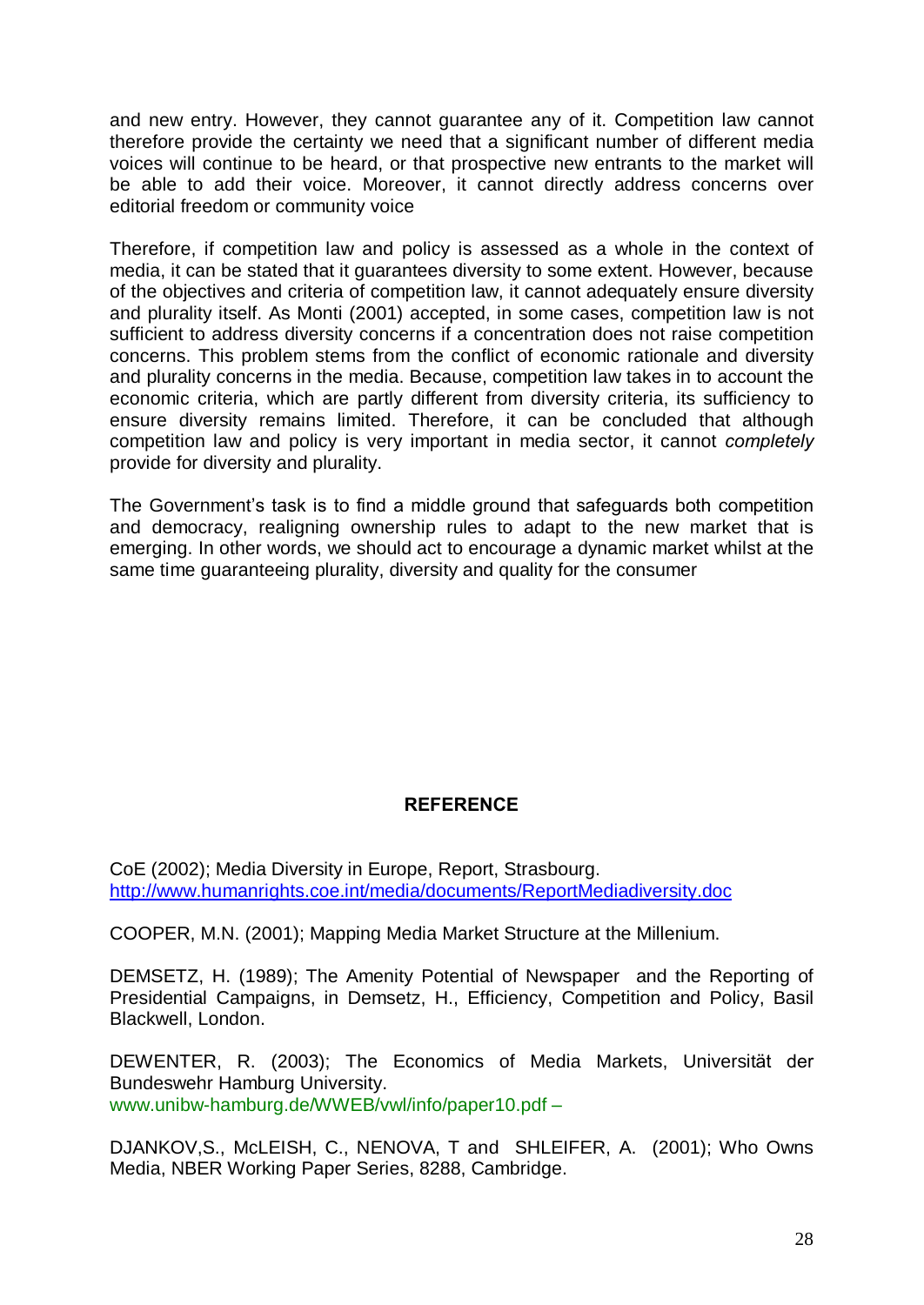DOJ (1997); Horizontal Merger Guidelines, USA.

DOYLE G. (2002); Understanding Media Economics, Sage Publications.

DOYLE G. (1997); "From 'Pluralism' to 'Ownership': Europe's Emergent Policy on Media Concentrations Navigates doldrums". [http://elj.warwick.ac.uk/jilt/commsreg/97\\_3doyl/doyle.htm](http://elj.warwick.ac.uk/jilt/commsreg/97_3doyl/doyle.htm)

GIBBONS, T. (1999) "Concentrations of Ownership and Control in a Converging Media Industryî in MARSDEN C.T. and VERHULTS S.G. (eds.) Convergence in European Digital TV Regulation, Blackstone Press.

GOLDERBERG D., PROSSER T. and VERHULST S. (1998); Regulating the Changing Media: A Comparative Study in GOLDERBERG D., PROSSER T. and VERHULST S. (eds) Regulating the Changing Media: A Comparative Study, Clarendon Press, Oxford.

GOMERY, D. (2000); Ownership Policies, Diversity and Localism, FCC Roundtable, USA.

[www.fcc.gov/ownership/roundtable\\_docs/gomery-stmt.pdf](http://www.fcc.gov/ownership/roundtable_docs/gomery-stmt.pdf)

HACKNER, J. and NAYBERG, S. (2000); Advertising and Media Market Concentration, Stockholm University.

HARCOURT, A. and VERHULST, S. (1998); Support for Regulation and Transparency of Media Ownership and Concentration-Russia, Study of European Approaches to Media Ownership, University of Oxford.

KIMMELMANN, G. (2001); Before the Senate Committee on Commerce, Science and Transportation on Media Consalidation, Consumer Union Washington Office, July 17.

JONES A. and SUFRIN B. (2001); *EC Competition Law*, OUP, Great Britain.

JOWELL, T and HEWITT, P (2002); Consultation on Media Ownership Rules.

LEVY, D.A.L. (1999); Europe's Digital Revolution Broadcasting Regulation, the EU and the Nation State, Routledge.

MONTI, M. (2002); Competition and the Consumer: What are the Aims of European Competition Policy?, European Competition Day in Madrid. [http://europa.eu.int/comm/competition/speeches/index\\_speeches\\_by\\_the\\_commissio](http://europa.eu.int/comm/competition/speeches/index_speeches_by_the_commissio) ner.html

MONTI, M. (2001); Does EC Competition Policy Help or Hinder the European Audiovisual industry?, British Screen Advisory Council, London, [http://europa.eu.int/comm/competition/speeches/index\\_speeches\\_by\\_the\\_commissio](http://europa.eu.int/comm/competition/speeches/index_speeches_by_the_commissio) ner.html